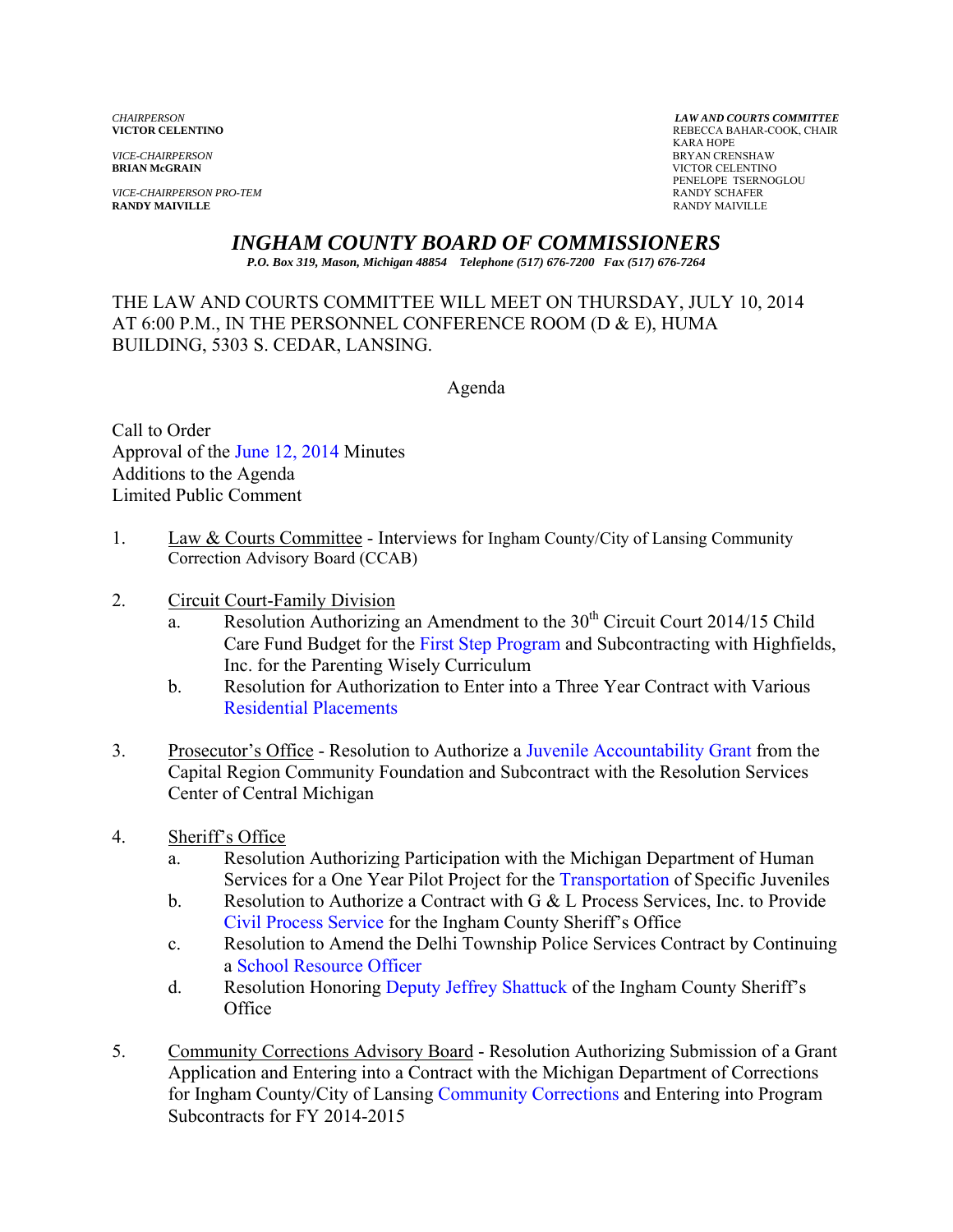- 6. 9-1-1 Center Resolution Authorizin[g an Equipment Maintenance Contract Amen](#page-28-0)dment with Harris Corporation for the Ingham County Public Safety Radio System Microwave Equipment
- 7. Controller's Office Resolution to Adopt t[he 2015 Juvenile Justice Community Ag](#page-30-0)ency Process Calendar
- 8. Board Referral Letter f[rom McCartney & Company, P.C. Regarding](#page-33-0) the Annual Accounting for the Ingham County 9-1-1 Service District

Announcements Public Comment Adjournment

#### **PLEASE TURN OFF CELL PHONES OR OTHER ELECTRONIC DEVICES OR SET TO MUTE OR VIBRATE TO AVOID DISRUPTION DURING THE MEETING**

The County of Ingham will provide necessary reasonable auxiliary aids and services, such as interpreters for the hearing impaired and audio tapes of printed materials being considered at the meeting for the visually impaired, for individuals with disabilities at the meeting upon five (5) working days notice to the County of Ingham. Individuals with disabilities requiring auxiliary aids or services should contact the County of Ingham in writing or by calling the following: Ingham County Board of Commissioners, P.O. Box 319, Mason, MI 48854 Phone: (517) 676-7200. A quorum of the Board of Commissioners may be in attendance at this meeting. Meeting information is also available on line at www.ingham.org.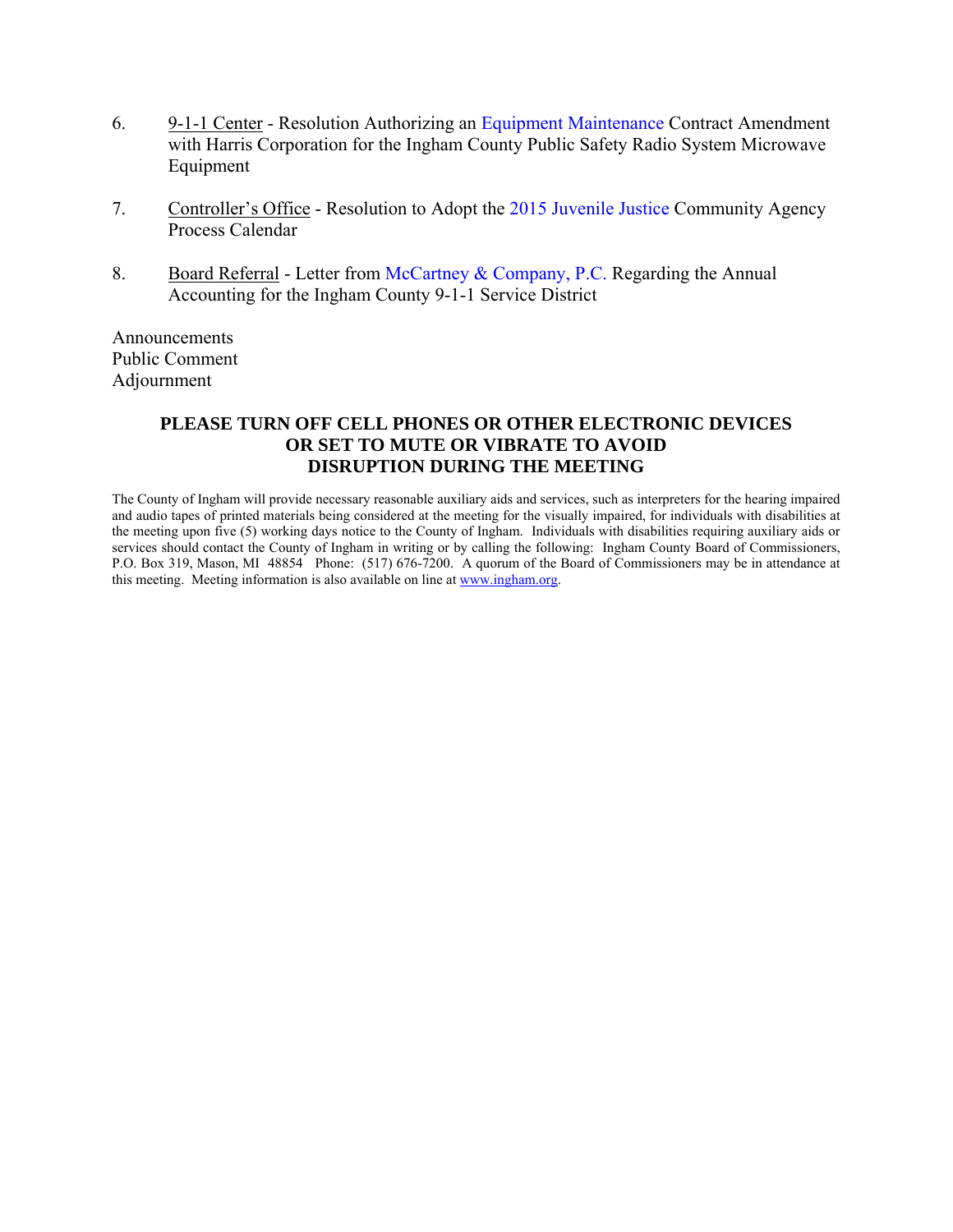#### LAW & COURTS COMMITTEE June 12, 2014 Draft – Minutes

<span id="page-2-0"></span>

| Members Present: | Rebecca Bahar-Cook, Kara Hope, Bryan Crenshaw, Victor Celentino,<br>Penelope Tsernoglou and Randy Maiville. |
|------------------|-------------------------------------------------------------------------------------------------------------|
| Members Absent:  | Randy Schafer.                                                                                              |
| Others Present:  | John Neilsen, Joel Maatman, Shauna Dunnings, Sunaturial Seay and Ryan<br>Buck.                              |

The meeting was called to order by Chairperson Bahar-Cook at 6:00 p.m. in the Personnel Conference Room "D & E" of the Human Services Building, 5303 S. Cedar Street, Lansing, Michigan.

#### Approval of the May 29, 2014 Minutes

### MOVED BY COMM. MAIVILLE, SUPPORTED BY COMM. CRENSHAW, TO APPROVE THE MINUTES OF THE MAY 29, 2014 LAW & COURTS COMMITTEE MEETING AS PRESENTED.

MOTION CARRIED UNANIMOUSLY. Absent: Commissioner Schafer.

#### Additions to the Agenda

- 4. Controller/Administrator Update
	- a. George E. Thompson Letter
	- b. Legal Update Regarding Former 911 Call Center Employee

#### Limited Public Comment

None.

1. Interviews - Ingham County Family Center Advisory Board

Chairperson Bahar-Cook thanked Sunaturial Seay for interviewing.

Ms. Seay wanted to serve on the Board because she enjoyed serving her community. She further stated that she already works as a direct care worker and some of her clients attended Ingham Academy. Ms. Seay stated that being on the Board would increase her knowledge of the community. She further stated she was interested in learning more about the position. Ms. Seay stated that she was currently attending Lansing Community College and her major was Criminal Justice. She further stated that she wanted to be a probation and juvenile officer. Ms. Seay stated she wanted to enhance her skills and knowledge through the position.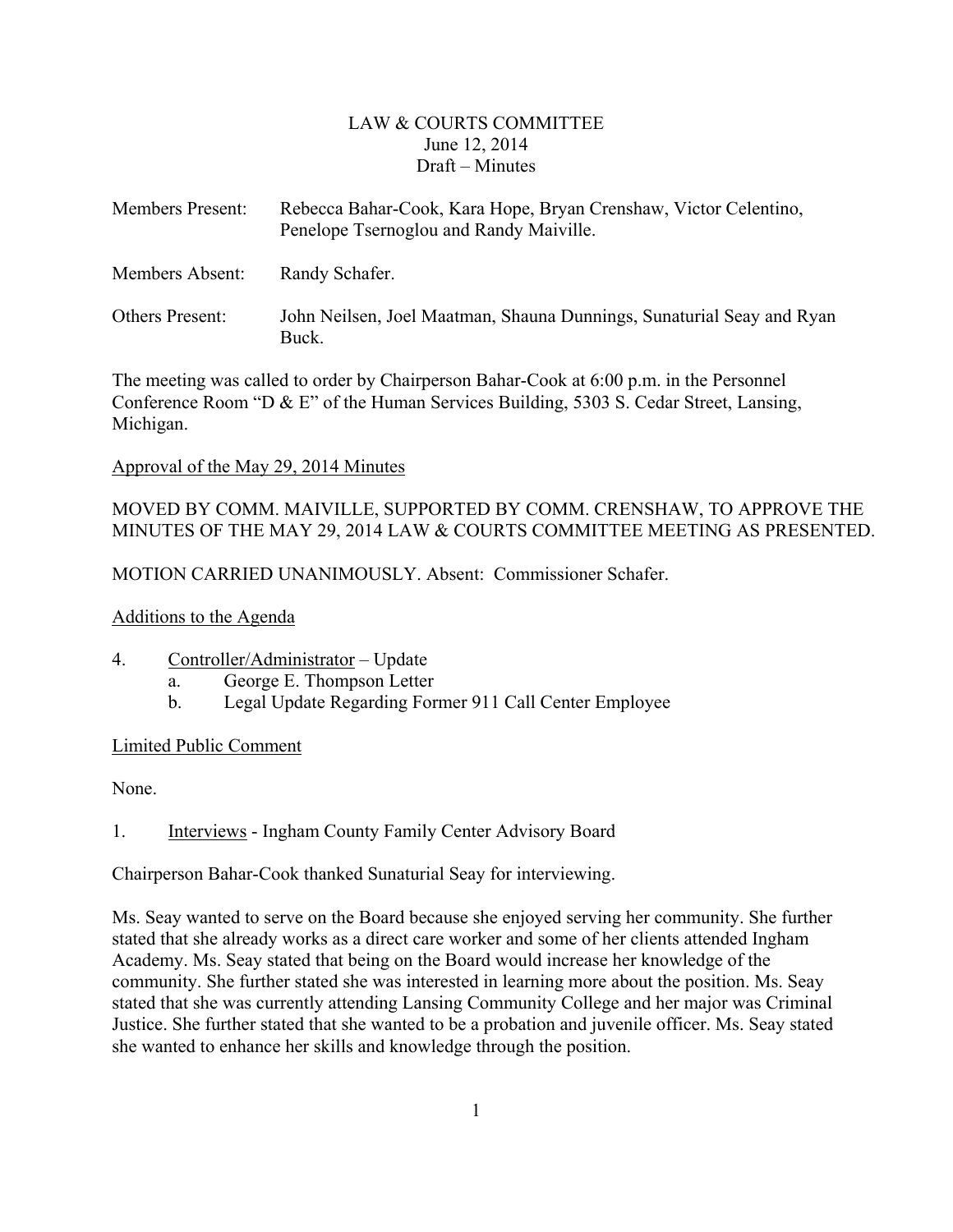Commissioner Celentino stated that Ms. Seay would fall under the community representative appointment to the Board.

Chairperson Bahar-Cook provided information about the Board and why it was established. She further stated that the Board's goal was to provide education to juveniles so that they were not immediately incarcerated.

Chairperson Bahar-Cook asked where Ms. Seay lived.

Ms. Seay stated she lived near the Center. She asked if each individual Board member had a role to play or whether it was a team effort.

Chairperson Bahar-Cook stated that it was a team effort. She thanked Ms. Seay for interviewing.

MOVED BY COMM. CELENTINO, SUPPORTED BY COMM. CRENSHAW, TO APPOINT SUNATURIAL SEAY TO THE INGHAM COUNTY FAMILY CENTER ADVISORY BOARD.

MOTION CARRIED UNANIMOUSLY. Absent: Commissioner Schafer.

- 2. Sheriff's Office
	- a. Resolution to Allow the Ingham County Sheriff's Office to Enter into an Interlocal Agreement with the City of Lansing and City of East Lansing for the 2014 Local Jag Grant

MOVED BY COMM. CRENSHAW, SUPPORTED BY COMM. TSERNOGLOU, TO APPROVE THE RESOLUTION TO ALLOW THE INGHAM COUNTY SHERIFF'S OFFICE TO ENTER INTO AN INTERLOCAL AGREEMENT WITH THE CITY OF LANSING AND CITY OF EAST LANSING FOR THE 2014 LOCAL JAG GRANT.

There was no discussion.

MOTION CARRIED UNANIMOUSLY. Absent: Commissioner Schafer.

2. Sheriff's Office

b. Resolution to Honor Deputy Raymond Bollis of the Ingham County Sheriff's Office

MOVED BY COMM. MAIVILLE, SUPPORTED BY COMM. CRENSHAW, TO APPROVE THE RESOLUTION TO HONOR DEPUTY RAYMOND BOLLIS OF THE INGHAM COUNTY SHERIFF'S OFFICE.

There was no discussion.

MOTION CARRIED UNANIMOUSLY. Absent: Commissioner Schafer.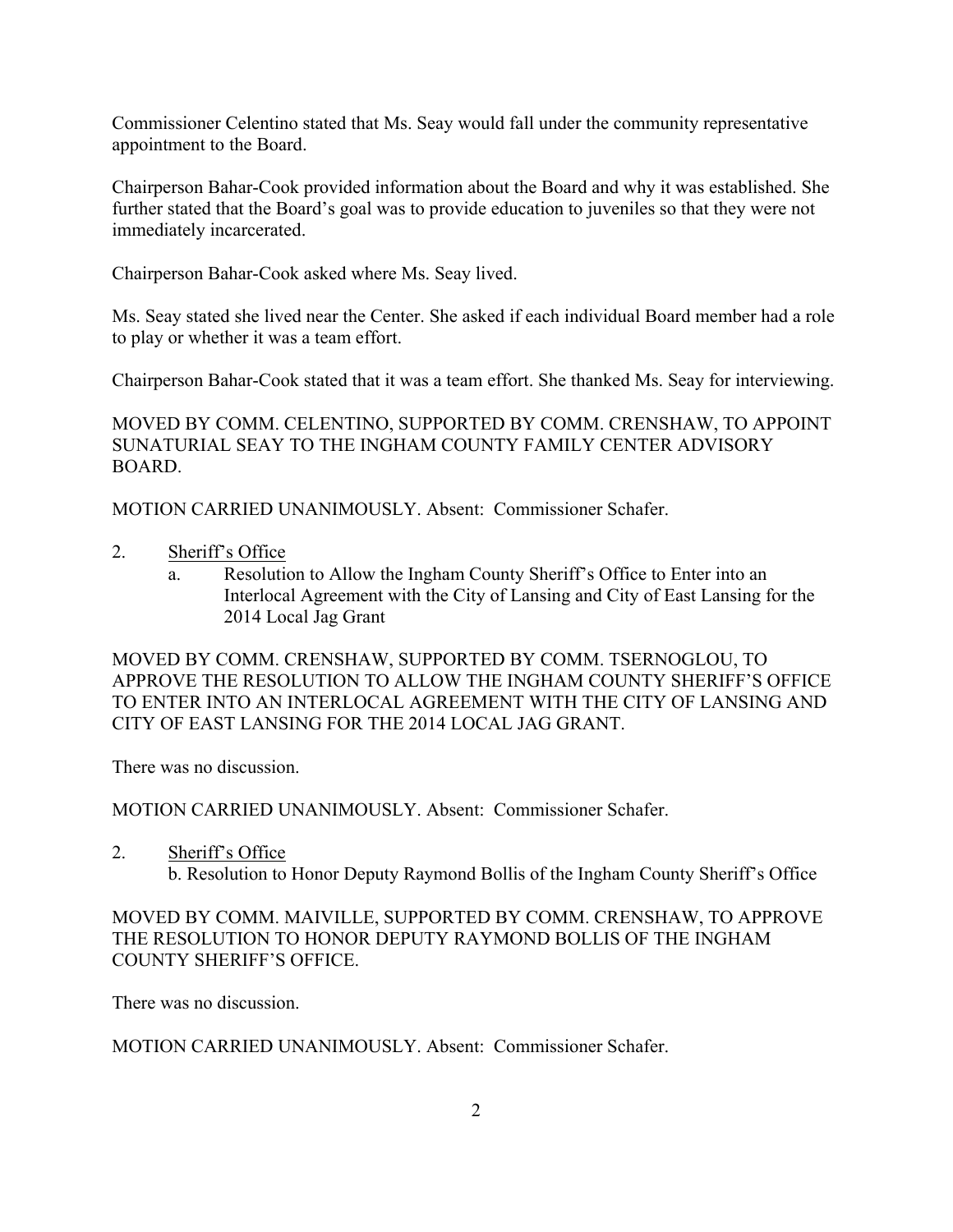3. Circuit Court - Circuit Court Administrator Shauna Dunnings - Update on the Court of Claims move to the Court of Appeals

Shauna Dunnings, Circuit Court Administrator, presented on the Court of Claims move from the Circuit Court to the Court of Appeals. She further presented a legislative history. Ms. Dunnings stated that Judge Janelle A. Lawless had supported Ms. Dunnings throughout the move.

Ms. Dunnings stated that Court of Appeals Judge Michael J. Talbot issued an immediate order halting all cases for thirty days. She further stated that the Circuit Court fielded the calls to the litigants. Ms. Dunnings stated that the Court of Appeals did not have a case management system set up. She further stated that the Circuit Court assisted the Court of Appeals take new cases.

Ms. Dunnings stated that the Circuit Court clerks and staff did an excellent job in assisting with the move. She further stated that the Court of Appeals deputized the Circuit Court staff because the legislation disallowed the staff authority to act otherwise.

Ms. Dunnings stated that that a letter of agreement was finalized that allowed the Circuit Court to provide services to the Court of Appeals. She further stated that this letter covered November 12, 2013 to February 12, 2014. Ms. Dunnings stated that the letter of agreement provided that the Circuit Court would be reimbursed for its assistance. She provided a financial overview of the reimbursements.

Chairperson Bahar-Cook asked whether the staff who worked on Court of Claims matters still worked for the County.

Ms. Dunnings stated that the staff still worked for the County.

Chairperson Bahar-Cook asked what the staff was doing now.

Ms. Dunnings stated that they were doing other work at the Circuit Court.

Chairperson Bahar-Cook stated that Ms. Dunnings's budget was \$100,000 over because the move.

Ms. Dunnings stated that the Court of Claims matters only consisted of 2% of the Circuit Court's workload. She further stated that staff had been reassigned to other duties.

Commissioner Celentino asked for an explanation of the case reimbursement statistics.

Ms. Dunnings explained the statistics and formula used to figure out the reimbursements.

Commissioner Tsernoglou asked which Circuit Court judges were previously handling Court of Claims matters.

Ms. Dunnings stated that any of their General Trial judges would have been able to handle a matter.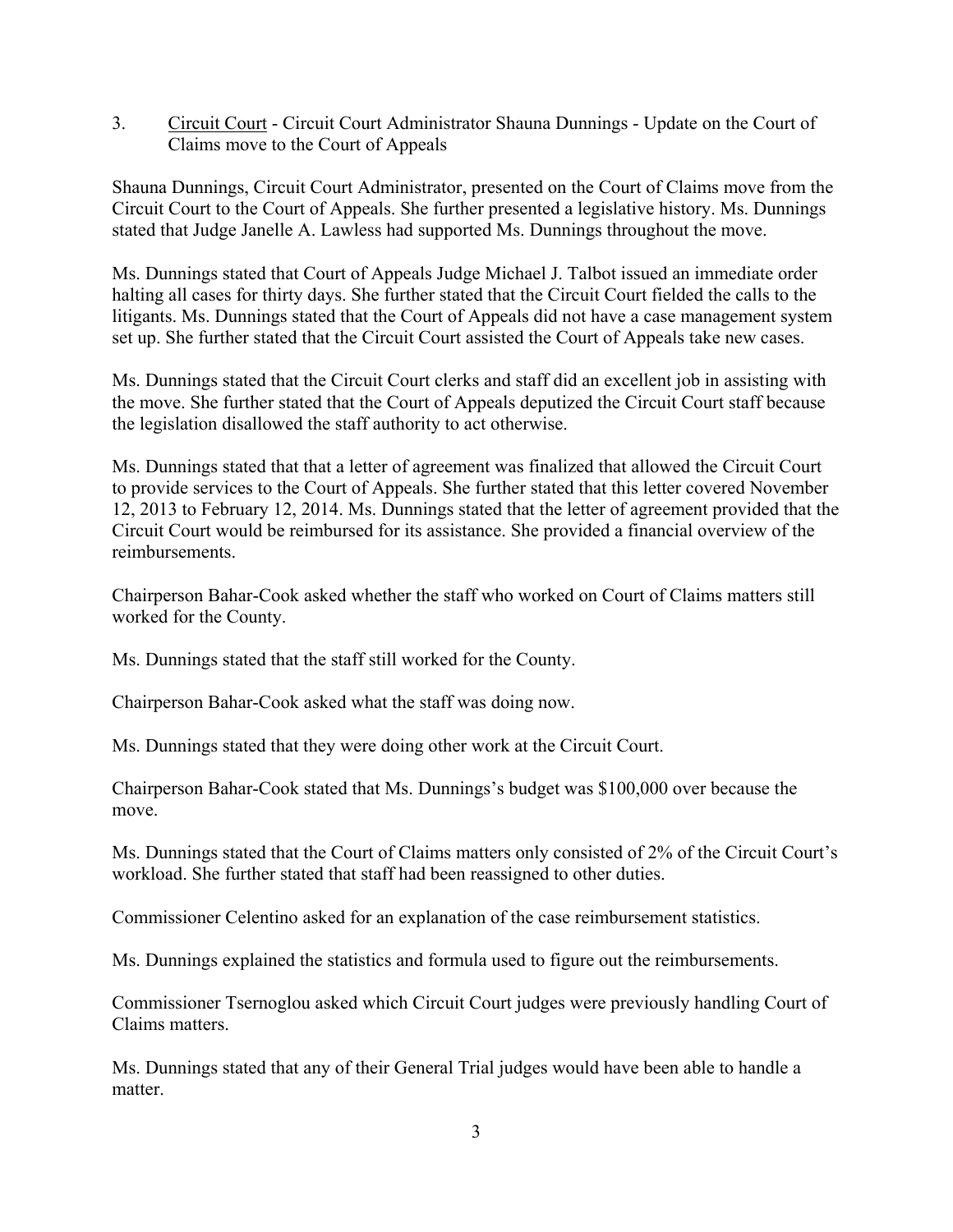Chairperson Bahar-Cook stated this move was going to come up in budget discussions.

Ms. Dunnings stated that as of this moment the Circuit Court had severed all ties with the Court of Appeals.

John Neilsen, Chief Deputy Controller, stated that the County found out about the change right after the budget was finalized. He further stated that the Court of Appeals desperately needed the Circuit Court's help. Mr. Neilsen stated that the Circuit Court took the high road to assist the Court of Appeals. He further stated that he commended the County and the Circuit Court for its efforts.

Ms. Dunnings thanked the Committee for its support.

4. Office of the Controller/Administrator – Update a. George Thompson Letter

Mr. Neilsen presented on the letter the County received, dated June 5, 2014, from George E. Thompson regarding his son, George E. Thompson III, Inmate 925499. Mr. Neilsen stated that he immediately contacted the Sheriff's Office, Health Department, and Shauna Dunnings regarding the complaints laid out in the letter. Mr. Neilsen stated that the Sheriff's Office, Health Department, and Shauna Dunnings all responded. Mr. Neilsen stated that the complaints involved nutrition, medical care, and legal representation.

Mr. Neilsen stated that the Mr. Thompson was here because of the County's contract with the Michigan Department of Corrections. He further stated that the Department was responsible for medical costs.

Mr. Neilsen stated that there was documentation that the Mr. Thompson was receiving proper nutrition and medical attention. He further stated that they had the documentation to address or refute any possible allegations.

Mr. Neilsen stated that in addressing inadequate legal representation, this case arose in Wayne County and not Ingham County.

Mr. Neilsen stated that the County was going to generate a response letter.

Commissioner Hope asked how many Department inmates were in the County.

Mr. Neilsen stated that approximately 200 inmates were in the County.

Commissioner Crenshaw stated that a response letter needed to be sent out sooner than later.

Commissioner Tsernoglou asked whether the Mr. Thompson had brought up that he was having medical problems.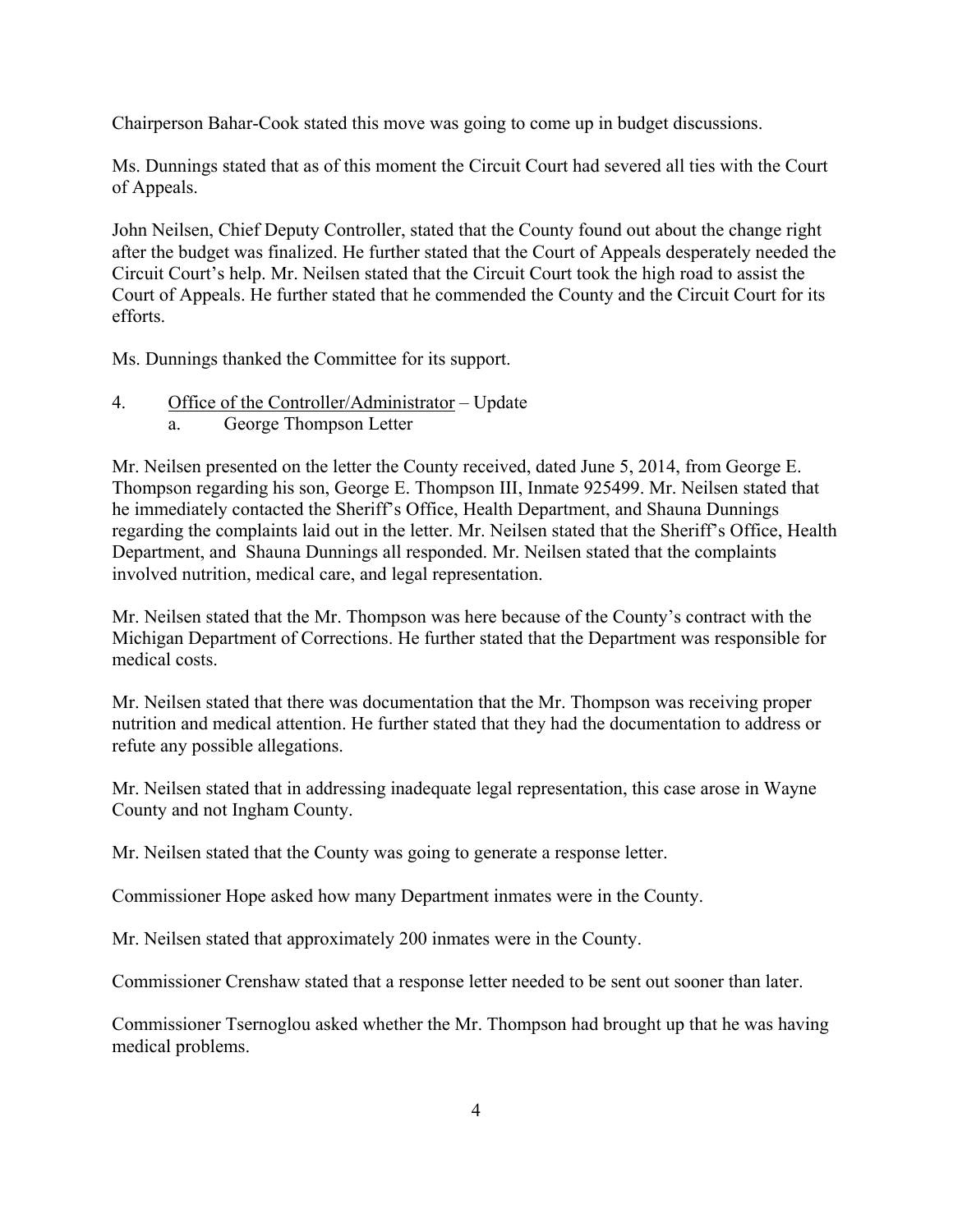Mr. Neilsen stated that the Mr. Thompson never stated that he was having a medical problem. He further stated that he was limited on information due to HIPPA protections. Mr. Neilsen stated that the medical staff was addressing the inmate's medical concerns as the inmate had brought them up.

Commissioner Maiville stated that the letter was addressed to the Lansing Mayor's Office.

Commissioner Celentino stated that the County was "CC'd" on the letter and that he first saw this letter on June 10. He further stated that when the County would receive letters like this the County did respond. Commissioner Celentino stated that he was satisfied with Mr. Neilsen's presentation and that a response letter should be drafted and submitted.

Commissioner Crenshaw stated that it was common for an inmate's family to send letters to everybody and anybody to gain attention.

Joel Maatman, Sheriff's Office Staff Services Major, stated that they were doing everything they could to help this inmate.

b. Legal Update Regarding Former 911 Call Center Employee

Mr. Neilsen presented on a lawsuit that was filed against the County by a former City of Lansing Call Center Dispatcher in the Circuit Court. He further stated that yesterday the County won the case on a motion for summary disposition before Judge James S. Jamo. Mr. Neilsen stated that this case involved the 911 call centers merger. He presented on the former employee-plaintiff's argument in court and why it failed. Mr. Neilsen stated that the employee-plaintiff was currently employed as a County Dispatcher.

Discussion.

#### Announcements

Chairperson Bahar-Cook stated that she invited the Tri-County Metro Narcotics Unit to speak at a Law and Courts Committee meeting.

#### Public Comment

The meeting was adjourned at approximately 6:47 p.m.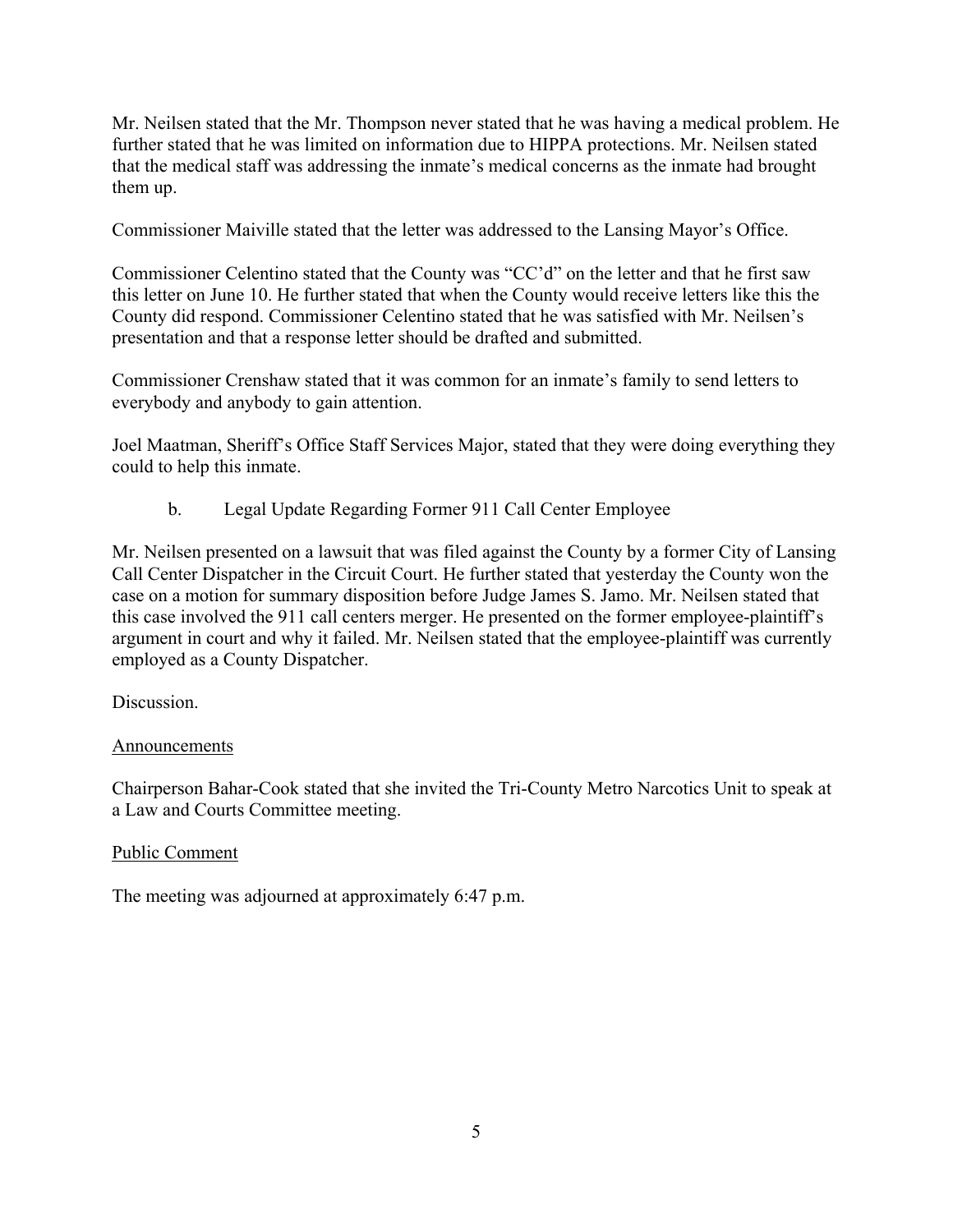# **JULY 10, 2014 LAW & COURTS AGENDA STAFF REVIEW SUMMARY**

## **RESOLUTION ACTION ITEMS:**

## **The Chief Deputy Controller is recommending approval of the following resolutions/action items:**

*1. Law & Courts Committee- Interviews for Ingham County/City of Lansing Community Correction Advisory Board (CCAB)* 

Committee interviews and potential appointment

- *2. Circuit Court/ Family Division* 
	- *a. Resolution Authorizing an Amendment to the 30th Circuit Court 2014/15 Child Care Fund Budget for the First Step Program and Subcontracting with Highfields, Inc. for the Parenting Wisely Curriculum*

This resolution authorizes approval of the request from the  $30<sup>th</sup>$  Circuit Court Family Division to amend the Family Division's 2014/15 Child Care Fund budget by increasing it by \$ 16,800 for the First Step Program. It further authorizes accepting \$8,400 from Highfields, Inc. for the local match to be used for the implementation of the Parenting Wisely curriculum as well as entering into a subcontract with Highfields, Inc. in an amount not to exceed \$16,800 for the Parenting Wisely Program for the time period of August 1, 2014 through September 30, 2015. (See attached memo for details)

*b. Resolution for Authorization to Enter into a Three Year Contract with Various Residential Placements* 

This resolution would authorize three year agreements with various residential placement facilities for the care and treatment services of Court adjudicated youth for the time period of October 1, 2014 through September 30, 2017. The attached list of residential placement facilities outlines the amount and/or ranges of the various per diems as negotiated by the Court for the duration of these agreements. The annual expenditure cap will be the amount of funds that are approved within the Family Court portion of the Private Institutions Child Care Fund during the County budget process for each of the three years. (See attached memo for details)

#### *3. Prosecutors Office - Resolution to Authorize a Juvenile Accountability Grant from the Capital Region Community Foundation and Subcontract with the Resolution Services Center of Central Michigan*

This resolution authorizes entering into an grant award contract from the Capital Region Community Foundation in the amount of \$4,000 with a county match of \$2,185 already budgeted for 2014 for a total program cost of \$6,185 for the "Juvenile Accountability and Restorative Justice Project." In addition, a subcontract between Ingham County and the Prosecutor is approved with the Resolution Services Center, in the amount of \$6,185, for Juvenile Accountability and Restorative Justice programming for the time period of May 30, 2014 through May 30, 2015. The "Juvenile Accountability and Restorative Justice Project" diverts lowlevel juvenile offenders (those charged with certain ticket offenses and school disciplinary violations) into a program that uses restorative justice interventions, as well as a weekend skill-building seminar, to assist youthful offenders in the Lansing schools. This is similar to the "Juvenile Accountability Incentive Block Grant" (JAIBG) program that the Prosecuting Attorney's Office and County operated since 1998 through 2012. (See attached memo for details)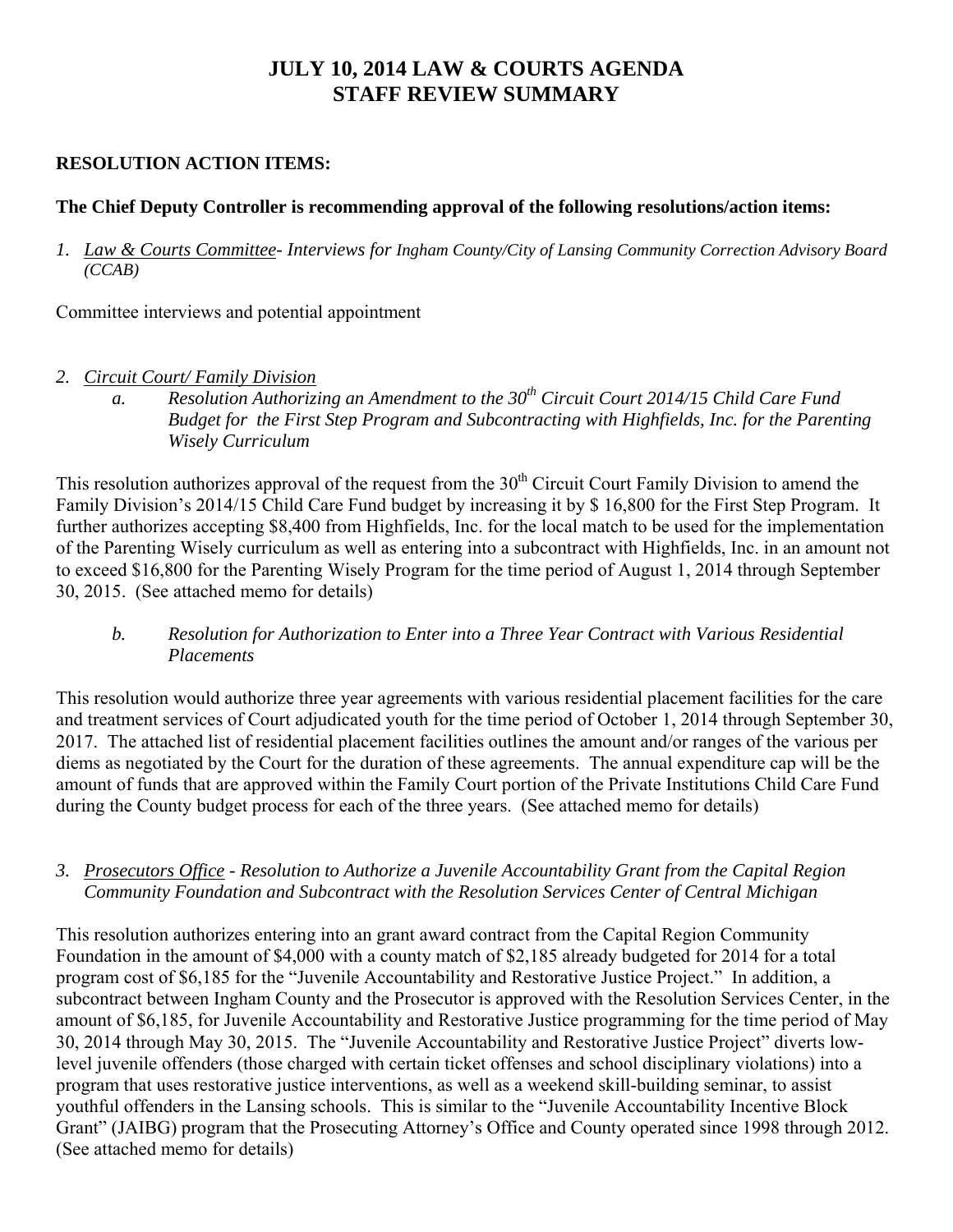## *4. Sheriff's Office*

*a. Resolution Authorizing Participation with the Michigan Department of Human Services for a One Year Pilot Project for the Transportation of Specific Juveniles* 

This resolution authorizes entering into an Agreement with the Michigan Department of Human Services for the Ingham County Sheriff's Office to participate with the Michigan Department of Human Services in a one year pilot project for the transportation of specific in-custody juvenile inmates, for an amount up to \$2,500.00, for the time period of August 1, 2014 through July 31, 2015. The pilot project is for the Ingham County Sheriff's Office to provide transportation for the specific in-custody juveniles under the care of the Michigan Department of Human Services when requested throughout Ingham County and its contiguous Counties. The MI-DHS has requested this arrangement in an effort to find a safer method for their staff and in-custody juveniles to be transported to secure locations. The Sheriff's Office intends to use off duty officers to provide these services on an infrequent basis and will be reimbursed the associated overtime expenses and vehicle mileage. (See attached memo for details)

*b. Resolution to Authorize an Agreement with G & L Process Service, Inc. to Provide Civil Process Service for the Ingham County Sheriff's Office* 

This resolution authorizes entering into an contract with G & L Process Services, Inc. to serve civil process or process requiring seizure or attachment of property pursuant to the Michigan Court Rules and Statutes. The term of the contract is from June, 30 2014 through January 1, 2017. This contract replaces the former contract agreement with T & C Process Servers that was in place for over 20 years. The principals of that company have retired and sold the business to long term employees. No County funds are used for this contract, the fees to be charged by G & L Process Services, Inc. are statutorily set by Michigan Law and are paid by those requesting the service to be delivered. (See attached memo for details)

#### *c. Resolution to Amend the Delhi Township Police Services Contract by Continuing a School Resource Officer*

This resolution authorizes amending the current Police Services Contract Agreement with the Charter Township of Delhi effective August 1, 2014 through December 31, 2014 by increasing the contract to \$47,768. This will continue the Deputy Sheriff/School Resource Office contract position at the Sheriff's Office for the duration of this contract through the end of the year subject to the availability of contract funds. The position is assigned to the Holt School System. The Deputy Sheriff/School Resource Officer was added to the main contract several years ago and is a collaborative effort between the Holt School System, Delhi Township, and Ingham County. There is agreement among all parties to add this position to the main contract renewal effective January of 2015. (See attached memo for details)

# *d. Resolution to Honor Deputy Jeffrey Shattuck of the Ingham County Sheriff's Office*

This resolution honors a long time County Sheriff's Office employee upon his retirement.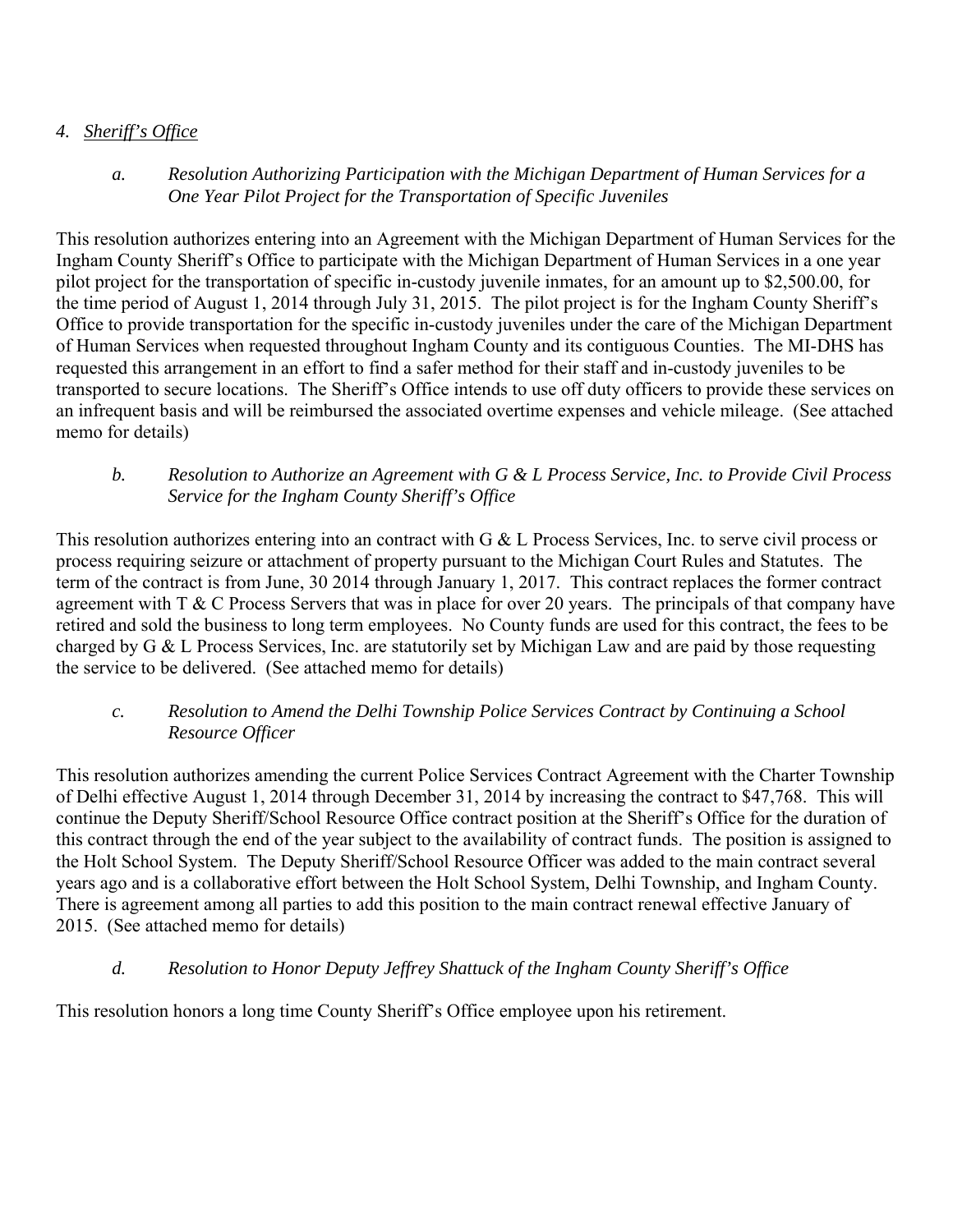*5. Community Corrections Advisory Board - Resolution Authorizing Submission of a Grant Application and Entering into a Contract with the Michigan Department of Corrections for Ingham County/City of Lansing Community Corrections and Entering into Program Subcontracts and Creating a Special Part Time Pretrial Services Investigator Position for FY 2014-2015* 

This resolution authorizes entering into an Agreement with the Michigan Department of Corrections for Ingham County/City of Lansing Community Corrections FY 2014-2015 in the amount of \$218,498 in CCAB Plans and Services and administration funds, \$21,169 in Drunk Driving Jail Reduction and Community Treatment Program funds for a total of \$239,667 and for the use of an estimated 34 residential beds per day for a value amounting to \$589,475 for the time period of October 1, 2014 through September 30, 2015. It also authorizes a variety of other subcontracts for CCAB programming and continuation of a special part-time (19 hours per week) Pretrial Services Investigator position not to exceed \$25,683. All the programming is subject to the availability of grant funding. (See attached memo for details)

#### 6. *9-1-1 Center - Resolution Authorizing an Equipment Maintenance Contract Amendment with Harris Corporation for the Ingham County Public Safety Radio System Microwave Equipment*

This resolution authorizes amending the current contract Harris Corporation Public Safety Radio System maintenance contract for an additional \$10,315.55 for the time period of August 1, 2014 through September 30, 2015 for the costs associated with the maintenance of the MDR800 Alcatel Microwave from the 911 Center to the Board of Water and Light (BWL) prime site including annual preventative maintenance and equipment repair. This will cover the newer microwave now not being covered by warranty through the balance of the current overall infrastructure maintenance contract. The expenditure of \$10,315.55 will come from the 9-1-1 Emergency Telephone Dispatch Services 9-1-1 fund balance. (See attached memo for details)

# *7. Controller's Office - Resolution to Adopt the 2015 Juvenile Justice Community Agency Process Calendar*

This resolution authorizes the adoption of the 2015 Juvenile Justice Community Agency Process calendar to establish time lines and a budget amount for the process. This will be the ninth Juvenile Justice Community Agency process. The Judiciary Committee has traditionally recommended \$100,000 (on an annual basis) out of JJM funds for this program. However, last year in consideration of the flat/declining revenues for the JJM millage which had declined approximately 4% from the 2013 budget to the 2014 estimate, the Committee determined that they would reduce the 2014 allocation by the same 4% from \$ 100,000 to \$ 96,000 in the 2014 process. (See attached memo for details)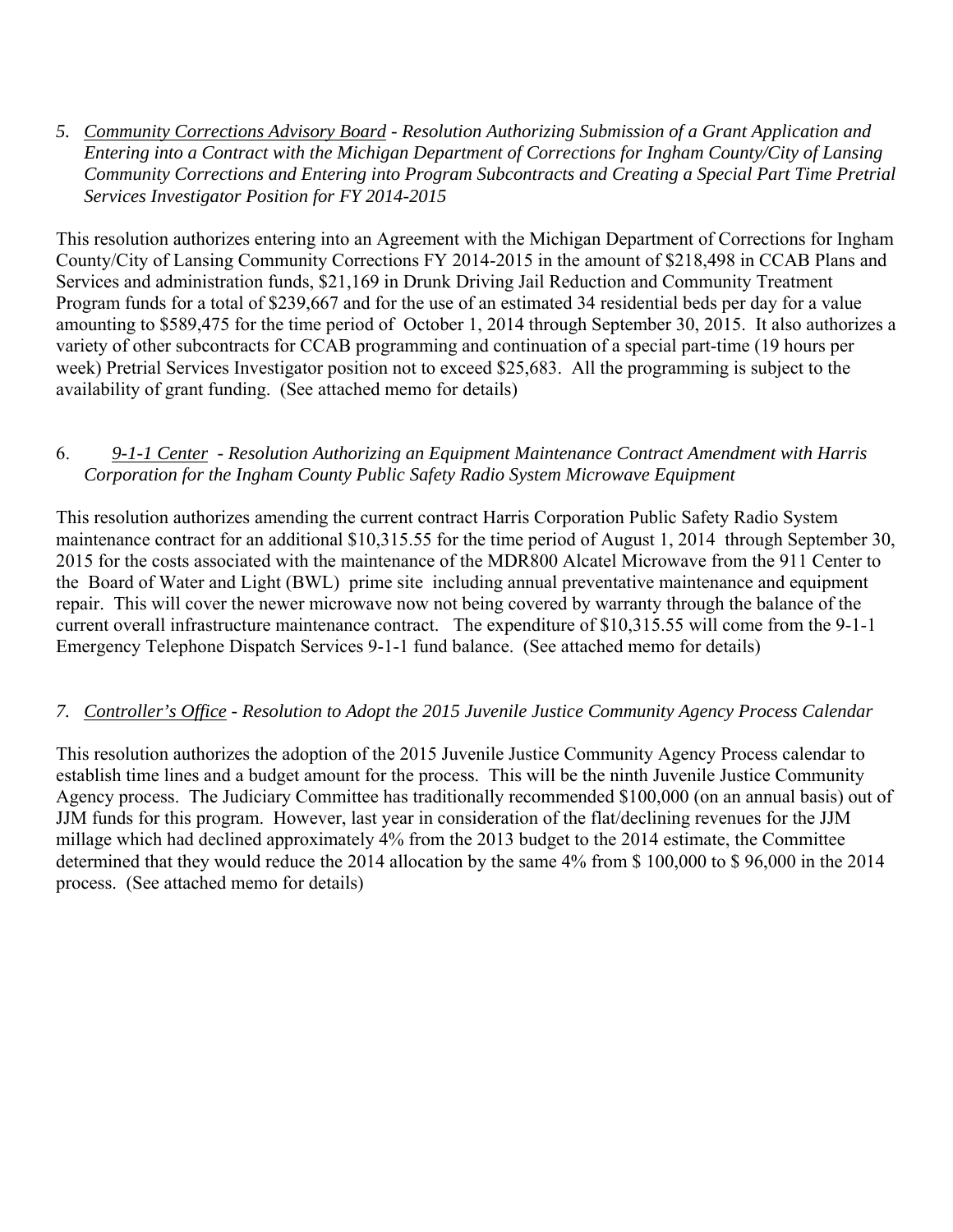**Agenda Item 2a** 

# <span id="page-10-0"></span>**MEMORANDUM**

- TO: Law & Courts Committee Finance Committee
- FROM: Maureen Winslow

DATE: July 1, 2014

RE: Resolution to Accept Funds from Highfields, Inc.

The Family Division submits this resolution requesting approval from the Board of Commissioners to accept funds from Highfields, Inc. to pay for the implementation of the Parenting Wisely curriculum for the First Step Program. The First Step Program is the name of the Specialty Court working with parents who have been brought before the Circuit Court Family Division due to educational neglect. Parents may face one or more barriers which get in the way of their children attending school in accordance with the law. When one of those barriers has to do with the mother and/or father ineffectively parenting their children, the Parenting Wisely curriculum is an appropriate treatment plan designed to teach parents how to make better decisions.

Highfields, Inc. will pay for the costs of implementing Parenting Wisely which would include the costs associated with a part time Highfields employee and the materials for the Parenting Wisely curriculum. Highfields Inc. intends to provide the money through an endowed trust left to them to be used on education attendance programs.

Parenting Wisely is an evidence based cognitive behavioral program. The program consists of 7 structured lessons that can take place in the client's home. The pilot will include up to 32 parents, beginning on August 1, 2014 and run through September 30, 2015.

The cost of this pilot program will be \$16,800. Highfields, Inc. will provide to Ingham County \$8,400. Since this program meets the requirements of the Child Care Fund, the Family Division's budget will need to be amended to include the Parenting Wisely program and the funds associated with it in order to receive 50% reimbursement.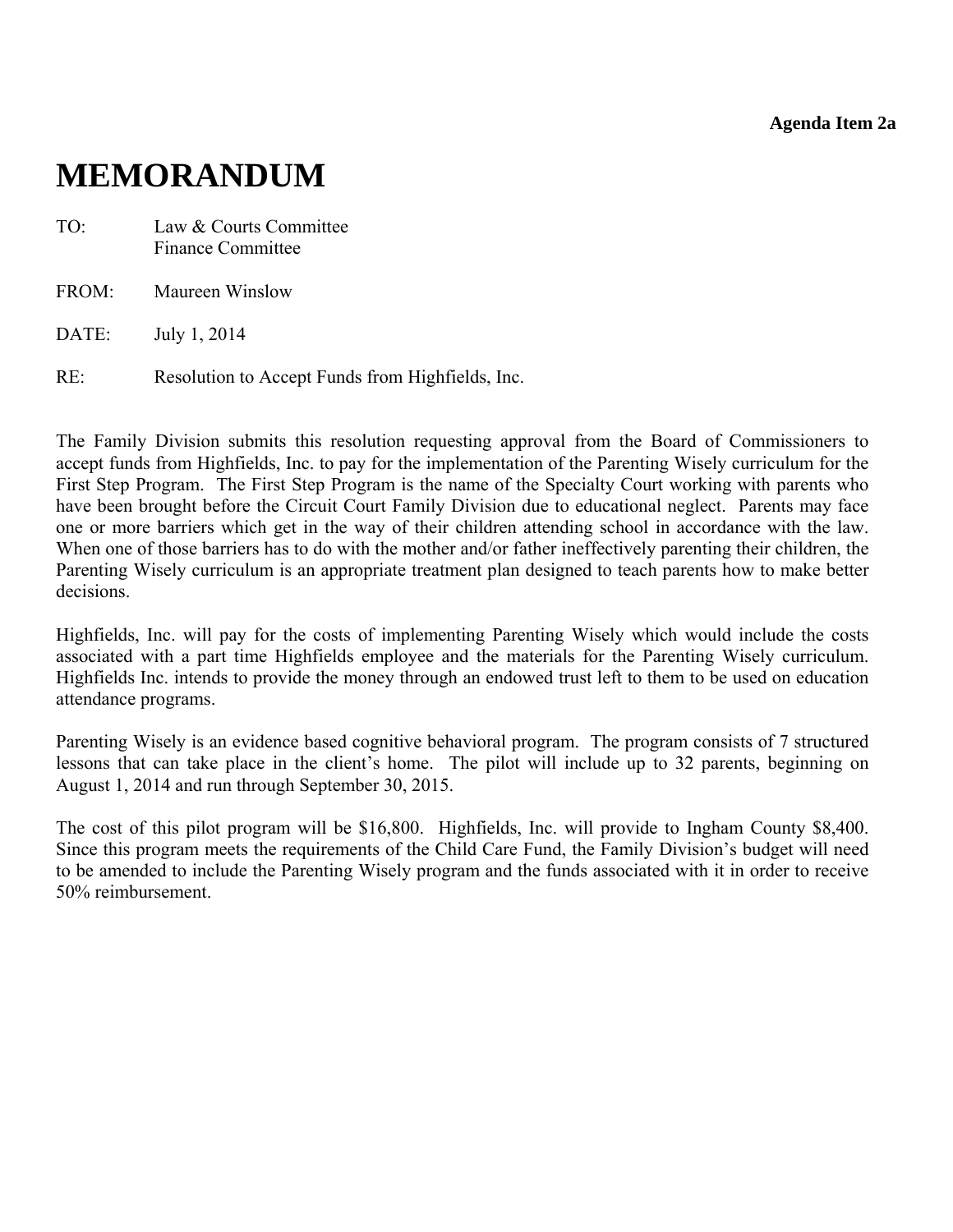Introduced by the Law & Courts and Finance Committees of the:

## INGHAM COUNTY BOARD OF COMMISSIONERS

## **RESOLUTION AUTHORIZING AN AMENDMENT TO THE 30TH CIRCUIT COURT 2014/15 CHILD CARE FUND BUDGET FOR THE FIRST STEP PROGRAM AND SUBCONTRACTING WITH HIGHFIELDS, INC. FOR THE PARENTING WISELY CURRICULUM**

WHEREAS, the Ingham County Circuit Court Family Division manages the First Step Program, a Specialty Court designed to eliminate barriers that exist for parents who are brought before the court due to allegations of educational neglect; and

WHEREAS, Highfields, Inc. is interested in partnering with the Court to provide cognitive behavioral education to parents in the First Step program by using an evidence based curriculum called Parenting Wisely; and

WHEREAS, Parenting Wisely would be included in the treatment plan for educational neglect cases in which a lack of effective parenting is viewed as one of the barriers; and

WHEREAS, there will be no cost to Ingham County to implement Parenting Wisely as Highfields, Inc. will use funds from their resources to pay for this initiative and the Court will include it in the Family Division's Child Care Fund Budget for 50% reimbursement from the State of Michigan; and

WHEREAS, piloting the Parenting Wisely curriculum in the First Step Program will have a cost not to exceed \$16,800 with the funds coming from Highfields, Inc. and 50% reimbursement from the State of Michigan's Child Care Fund; and

WHEREAS, the pilot will run August 1, 2014 through September 30, 2015 and it is anticipated that up to 32 parents will receive the Parenting Wisely curriculum.

THEREFORE BE IT RESOLVED, that the Ingham County Board of Commissioners authorizes the request of the 30<sup>th</sup> Circuit Court Family Division to amend the Family Division's 2014/15 Child Care Fund budget by increasing it by \$16,800 for the First Step Program.

BE IT FURTHER RESOLVED, the Ingham County Board of Commissioners hereby authorizes accepting \$8,400 from Highfields, Inc. for the local match to be used for the implementation of the Parenting Wisely curriculum to parents in the Ingham County Circuit Court Family Division's First Step program.

BE IT FURTHER RESOLVED, that the Controller is directed to make the necessary budgetary amendments to the Family Division's Child Care Fund Budget, increasing it by \$16,800.

BE IT FURTHER RESOLVED, that the Ingham County Board of Commissioners authorizes entering into a subcontract with Highfields, Inc. in an amount not to exceed \$16,800 for the Parenting Wisely Program for the time period of August 1, 2014 through September 30, 2015.

BE IT FURTHER RESOLVED, that the Ingham County Board of Commissioners authorizes the Board Chairperson to sign any necessary contract documents that are consistent with this resolution and approved as to form by the County Attorney.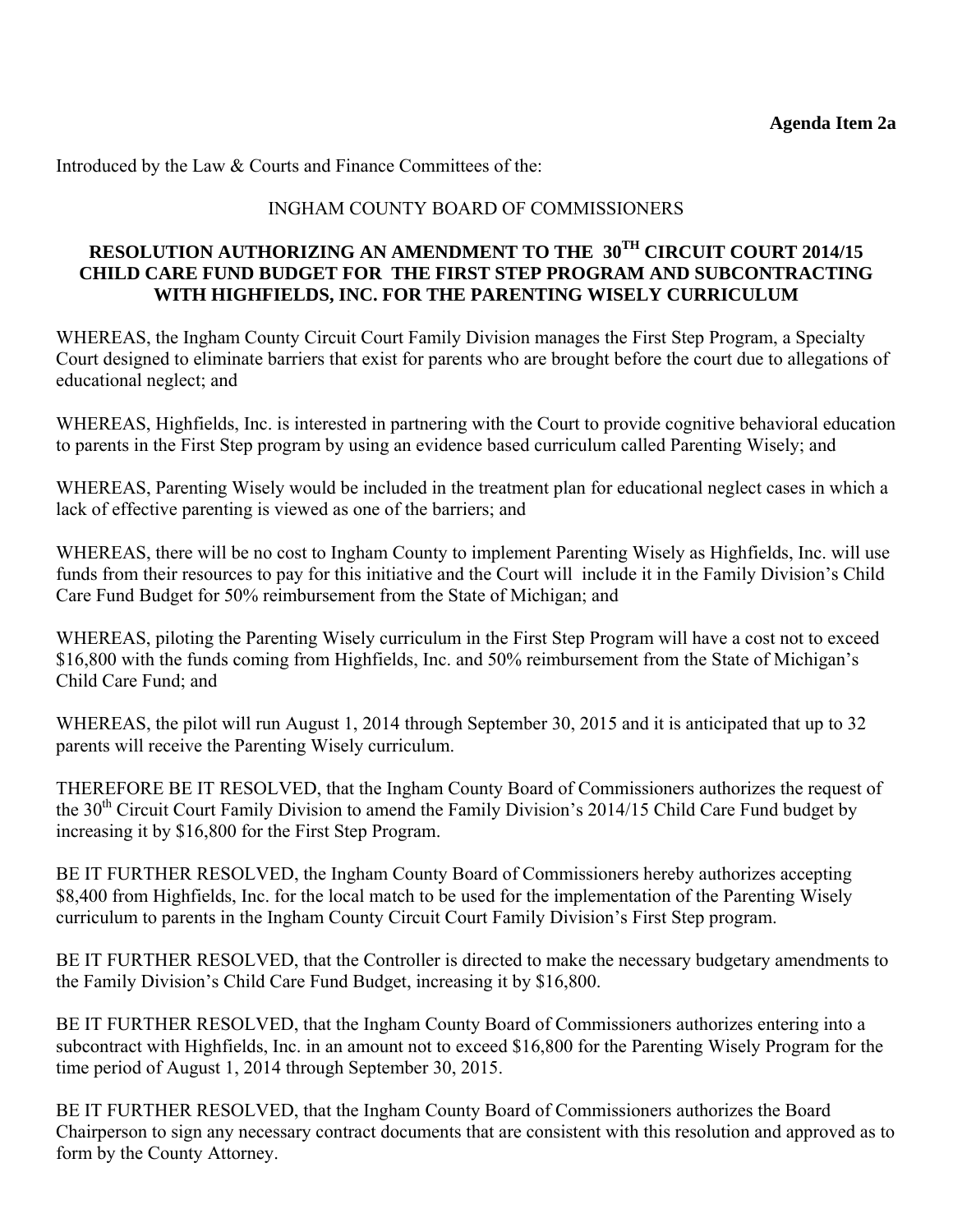**Agenda Item 2b** 

# <span id="page-12-0"></span>**MEMORANDUM**

| To:   | Ingham County Law & Courts Committee<br><b>Ingham County Finance Committee</b>                                  |
|-------|-----------------------------------------------------------------------------------------------------------------|
| From: | Sara Deprez                                                                                                     |
| Date: | July 2, 2014                                                                                                    |
| Re:   | Resolution for Authorization to Enter into a Three Year Contracts with Various<br><b>Residential Placements</b> |

This resolution would authorize entering into three year contracts with the various residential placements that the Court utilizes for the care and treatment of adjudicated youth. The proposed contracts time frame is October 1, 2014 to September 30, 2017. Historically, the Court has done yearly contracts, but in 2011, the Juvenile Division requested entering into three year contracts with the treatment providers. This has worked well. Given that the current contracts will soon expire, we are requesting permission to again enter into three year contracts.

This resolution would only allow the County to enter into the agreements with the placements; however, each year the Juvenile Division will need to address the line item amount in the subsequent budget years.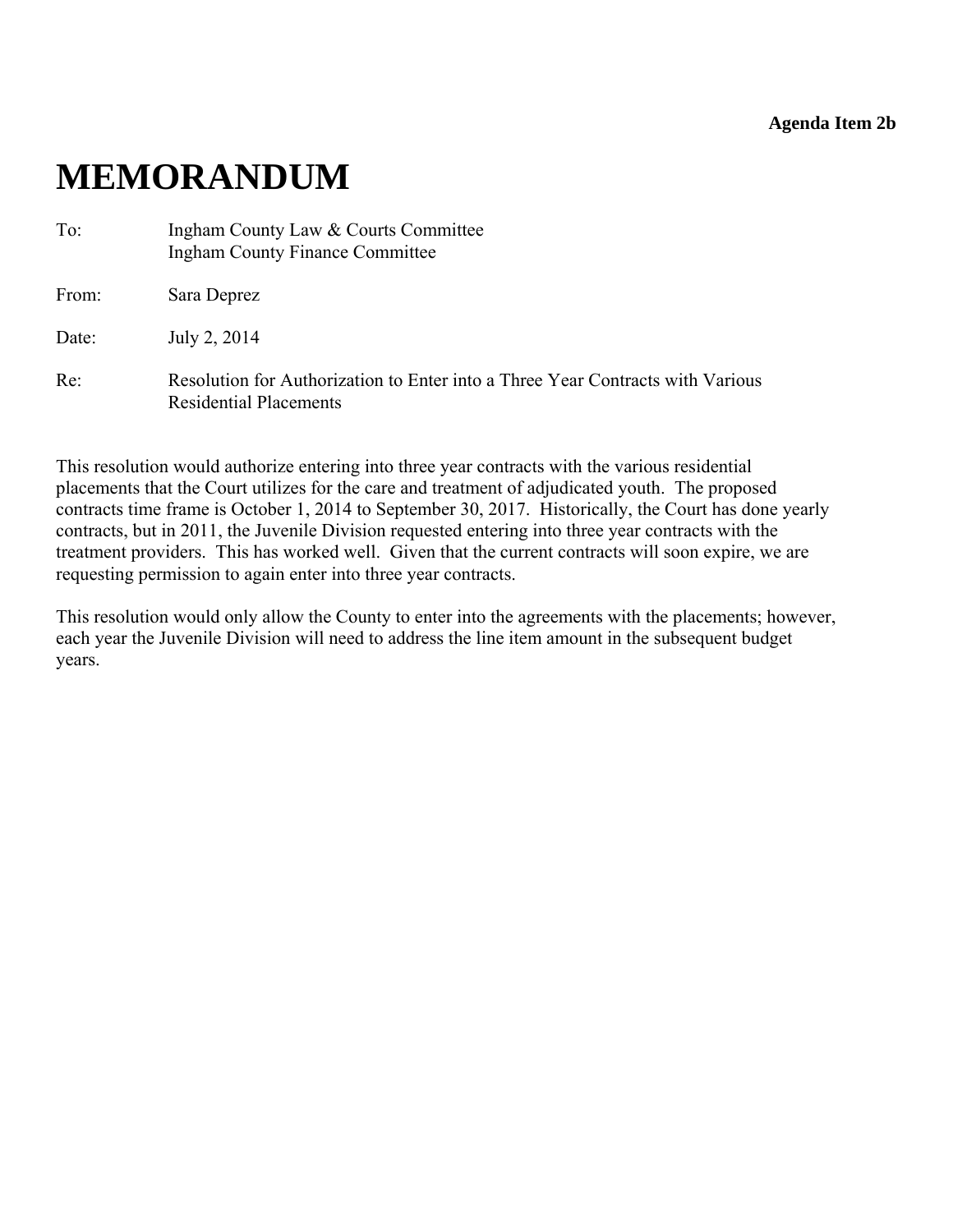Introduced by the Law & Courts and Finance Committees of the:

### INGHAM COUNTY BOARD OF COMMISSIONERS

#### **RESOLUTION FOR AUTHORIZATION TO ENTER INTO A THREE YEAR CONTRACT WITH VARIOUS RESIDENTIAL PLACEMENTS**

WHEREAS, the Ingham County Circuit Court Family Division would like to enter into three year contracts with various residential placement facilities for the purpose of providing treatment intervention to adjudicated delinquent youth; and

WHEREAS, three year contracts allow for the County to better forecast residential costs for the coming budget years; and

WHEREAS, the Court, after hearing testimony and making findings, may issue an order placing juveniles in an appropriate treatment facility; and

WHEREAS, a list of residential placement facilities and per diems is attached to this resolution.

THEREFORE BE IT RESOLVED, that the Ingham County Board of Commissioners hereby authorizes an agreement with the attached list of residential placement facilities for the care and treatment services of Court adjudicated youth not to exceed the per diems listed in the same attachment for the time period of October 1, 2014 through September 30, 2017.

BE IT FURTHER RESOLVED, the funds for these placements will come from the Family Division's Private Institution line item within the Child Care Fund.

BE IT FURTHER RESOLVED, that the Chairperson of the Ingham County Board of Commissioners is hereby authorized to sign any contract documents on behalf of the County after approval as to form by the County Attorney.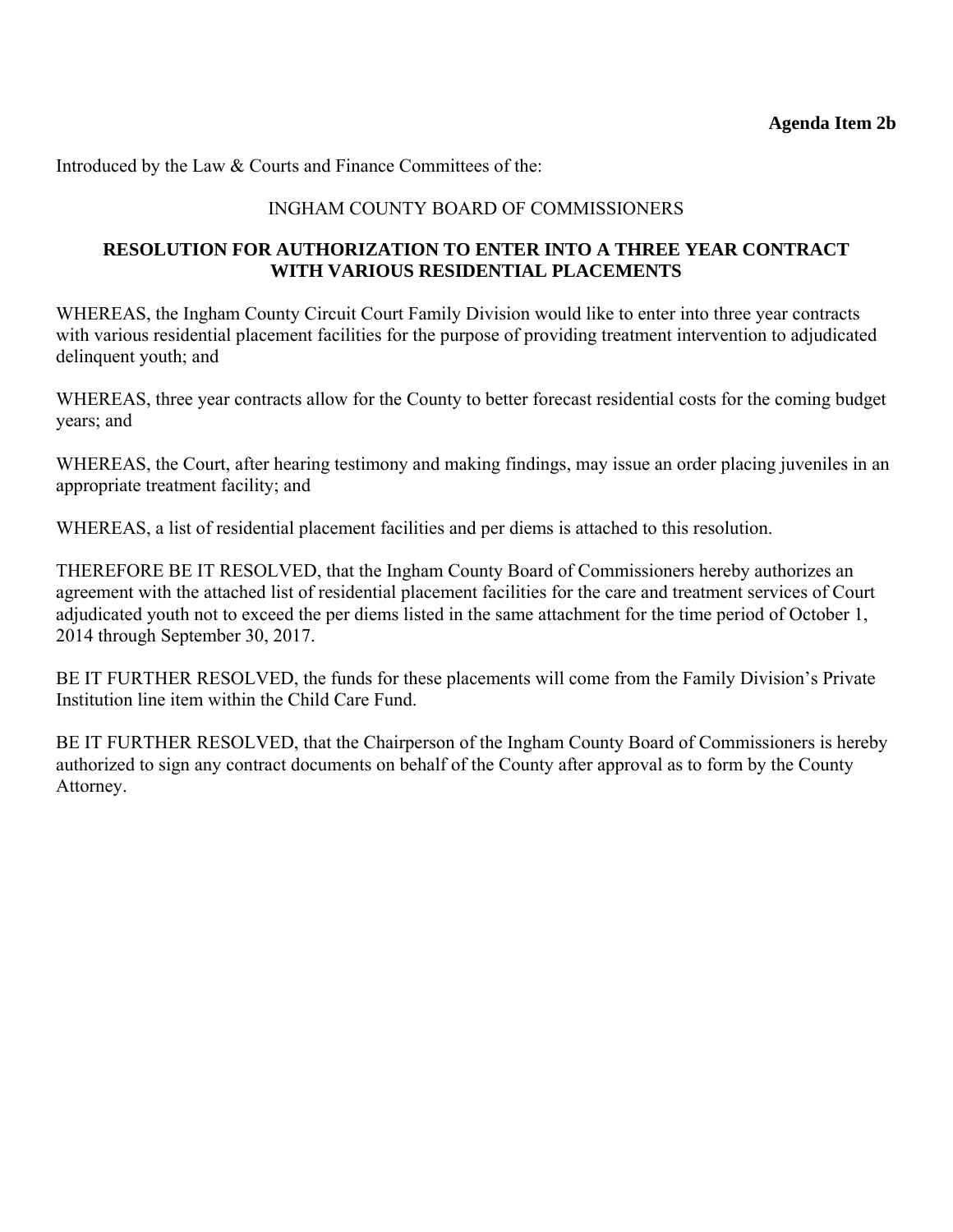| <b>Placement Name</b>                 | Per diem costs, not to exceed |  |  |
|---------------------------------------|-------------------------------|--|--|
| Highfields                            | \$200                         |  |  |
| Lakeside                              | Range from \$190 to \$210     |  |  |
| <b>Boys Town</b>                      | Range from \$130 to \$405     |  |  |
| Glen Mills                            | Range from \$154 to \$178     |  |  |
| Angel House                           | \$235                         |  |  |
| Mingus                                | \$230                         |  |  |
| Woodward                              | Range from \$140 to \$200     |  |  |
| Clarinda                              | \$140                         |  |  |
| Normative                             | \$230                         |  |  |
| Abraxas                               | \$400                         |  |  |
| Wolverine                             | \$325                         |  |  |
| <b>Turning Point</b>                  | \$315                         |  |  |
| St. Vincent's                         | \$250                         |  |  |
| Muncie                                | \$181                         |  |  |
| Wedgwood                              | Range from \$190 to \$375     |  |  |
| Midwest Center for Youth and Families | \$425                         |  |  |
| Sunny Crest Youth Ranch               | \$175                         |  |  |
| Maurice Spear                         | \$155                         |  |  |
| New Hope                              | \$195                         |  |  |
| Havenwyck                             | \$260                         |  |  |
| Pine Rest                             | \$315                         |  |  |
| Mountain Home                         | \$215                         |  |  |
| D.A. Blodgett                         | \$75                          |  |  |
| Starr Commonwealth                    | Range from \$56 to \$231      |  |  |
| Rite of Passage                       | \$200                         |  |  |

# Residential Placements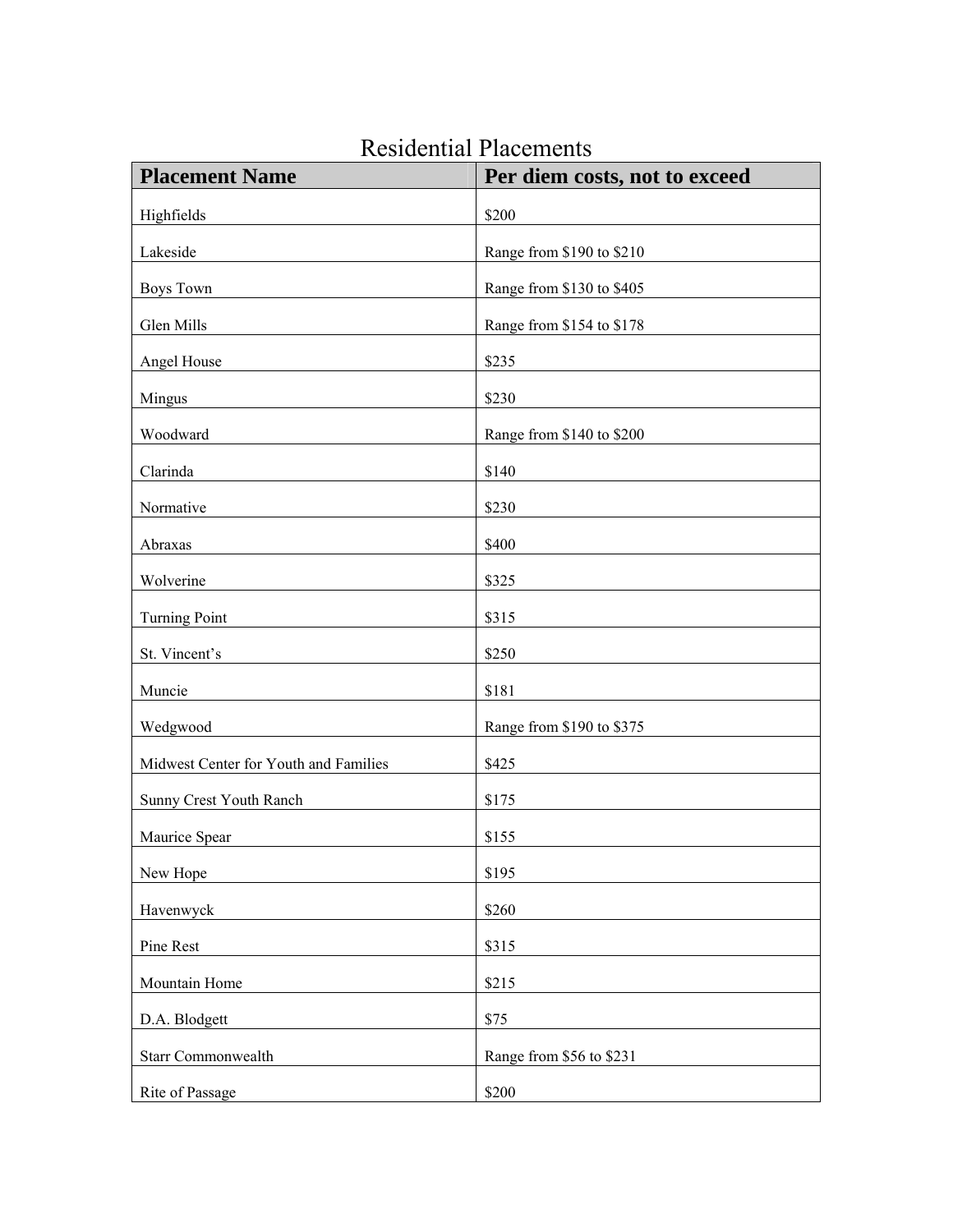#### **Agenda Item 3**

<span id="page-15-0"></span>TO: Law and Courts & Finance Committees FROM: Scott Hughes, Prosecutor's Office DATE: June 24, 2014

The Ingham County Prosecutor's Office has been awarded a \$4,000 grant by the Capital Region Community Foundation, for the purpose of continuing its "Juvenile Accountability and Restorative Justice Project." The Project diverts low-level juvenile offenders (those charged with certain ticket offenses and school disciplinary violations) into a program that uses restorative justice interventions, as well as a weekend skillbuilding seminar, to assist youthful offenders in the Lansing schools as well as the city.

This approach is similar to that undertaken during the previous "Juvenile Accountability Incentive Block Grant" (JAIBG) program that the county operated from 1998-2012. The county fell "out of formula" to be an eligible applicant, and as such this alternative funding approach has kept the project operational. The county's match (16% of the program's operating cost) is from the line item that was used to provide matching funds under the previous JAIBG program.

The program's budget and service plan are the same as that approved by the Board in 2012.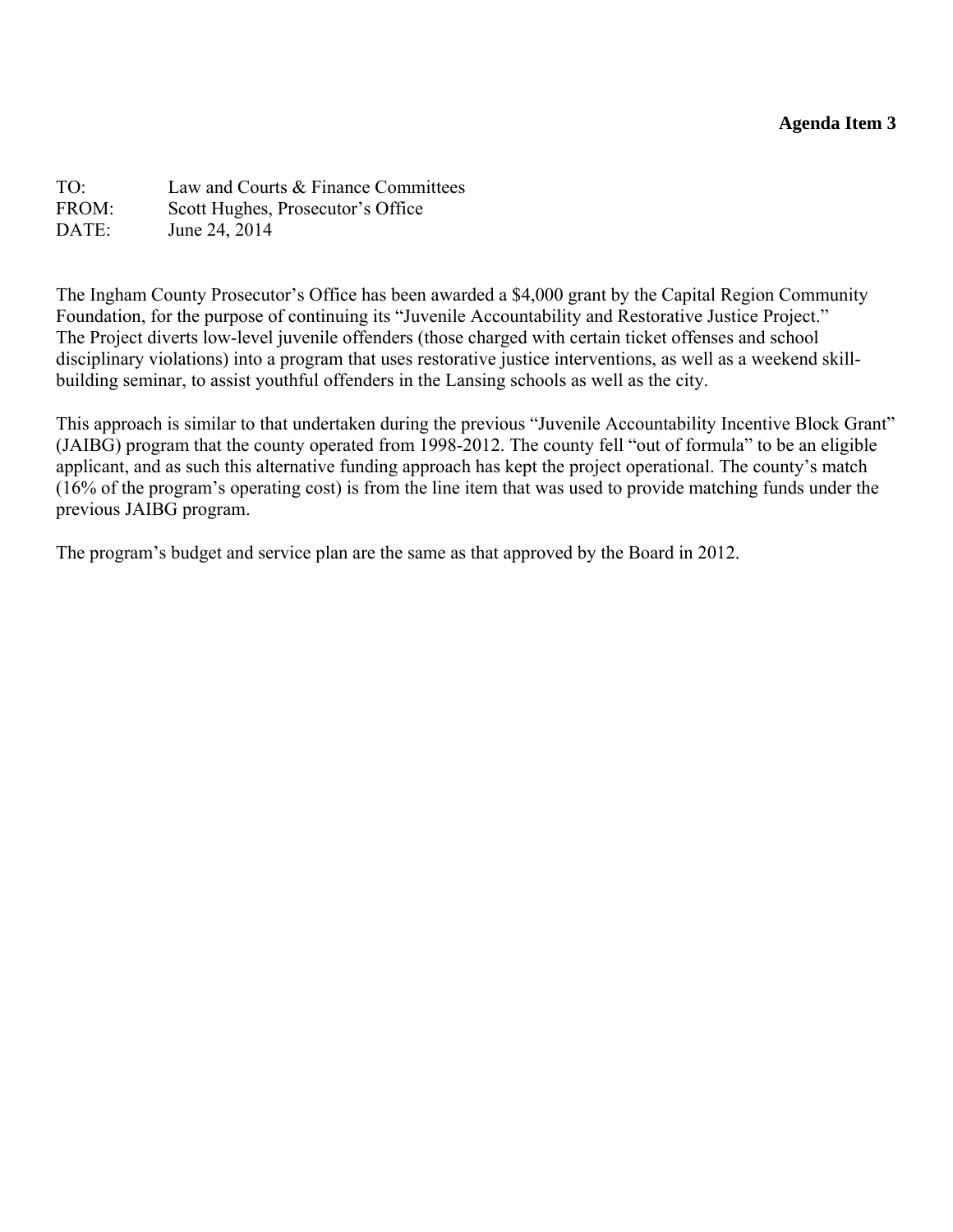Introduced by Law & Courts and Finance Committees of the:

#### INGHAM COUNTY BOARD OF COMMISSIONERS

#### **RESOLUTION TO AUTHORIZE A JUVENILE ACCOUNTABILITY GRANT FROM THE CAPITAL REGION COMMUNITY FOUNDATION AND SUBCONTRACT WITH THE RESOLUTION SERVICES CENTER OF CENTRAL MICHIGAN**

WHEREAS, the Ingham County Prosecutor's Office applied and has been approved for funding for the continuation of the "Juvenile Accountability and Restorative Justice Project" from the Capital Region Community Foundation; and

WHEREAS, the grant is for \$4,000, with a county match of \$2,185, a Resolution Services Center match of \$1,815, and a City of Lansing match of \$6,000; and

WHEREAS, this is a continuation of a program that was originally authorized by Resolution #12-294; and

WHEREAS, the Resolution Services Center (formerly Dispute Resolution Center) of Central Michigan has provided quality services to Ingham County youth through the Juvenile Accountability Block Grant by providing early intervention for low-level juvenile offenders with ticket offenses; and

WHEREAS, the services provided by the Resolution Services Center of Central Michigan through the Juvenile Accountability Block Grant and the subsequent continuation program titled the "Ingham County Juvenile Accountability and Restorative Justice Project" save court resources by managing juvenile ticket offenses that would otherwise be submitted to the Circuit Court-Family Division; and

WHEREAS, the City of Lansing's financial involvement in this project will consist of a separate sub-contract between the City of Lansing and the Resolution Services Center of Central Michigan; and

WHEREAS, the Resolution Services Center's financial involvement as a funder of the program will be handled internally by the Center.

THEREFORE BE IT RESOLVED, that the Ingham County Board of Commissioners approves a grant award contract from the Capital Region Community Foundation in the amount of \$4,000 with a county match of \$2,185 already budgeted for in 2014 for a total program cost of \$6,185 for the Juvenile Accountability and Restorative Justice Project.

BE IT FURTHER RESOLVED, that the Ingham County Board of Commissioners approves entering into a subcontract between the Ingham County Prosecutor and the Resolution Services Center of Central Michigan in the amount of \$6,185 for Juvenile Accountability and Restorative Justice programming for the time period of May 30, 2014 through May 30, 2015.

BE IT FURTHER RESOLVED, that the Controller/Administrator is authorized to make any necessary budget adjustments in the 2014 and 2015 Prosecuting Attorney's Office budget.

BE IT FURTHER RESOLVED, that the Ingham County Board of Commissioners authorizes the Board Chairperson and the Prosecutor to sign any necessary contract or subcontract documents that are consistent with this resolution and approved as to form by the County Attorney.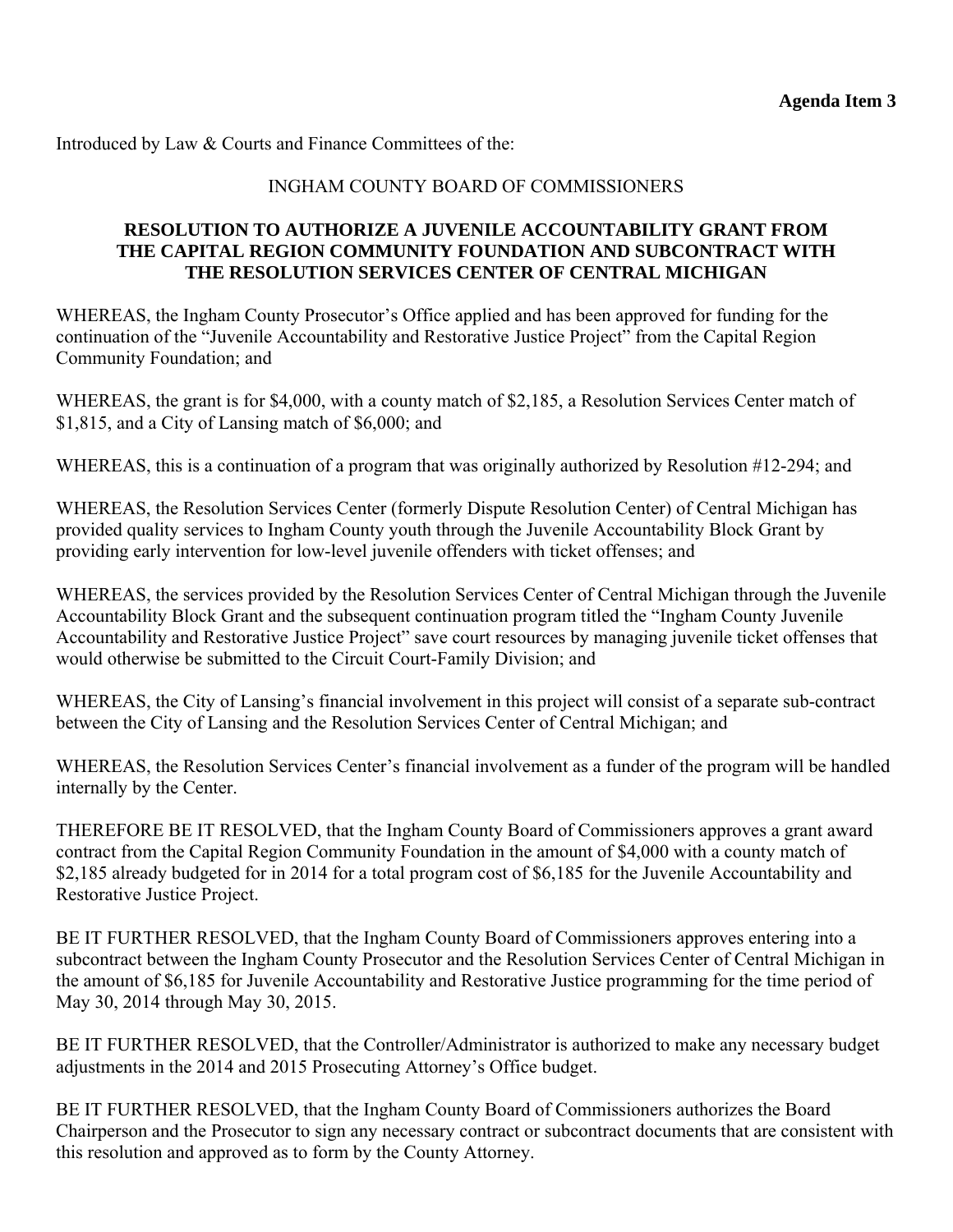# **M E M O R A N D U M**

<span id="page-17-0"></span>

| TO:          | Law & Courts Committee<br>Finance Committee                                        |
|--------------|------------------------------------------------------------------------------------|
| <b>FROM:</b> | Chief Deputy Greg S. Harless                                                       |
| DATE:        | June 26, 2014                                                                      |
| RE:          | Transportation of Specific Juveniles for the Michigan Department of Human Services |

This resolution requests permission for the Ingham County Sheriff's Office to enter into a 1 year pilot project with the Michigan Department of Human Services for the transportation of specific in-custody juveniles who are under the care of the Department of Human Services. The MI-DHS has requested this arrangement in an effort to find a safer method for their staff and in-custody juveniles to be transported to secure locations.

The Sheriff's Office will not be utilizing on-duty Field Services Deputies to complete these transports. Transports for the MI-DHS will be pre-arranged whenever possible and deputies shall be compensated on an overtime basis for the assignments. Transports by Ingham County Sheriff's Deputies shall be within Ingham County and its contiguous Counties. The agreement is for one Deputy to be present in a marked Sheriff's Office vehicle and one MI-DHS case worker for each transport of the specific juveniles. The Sheriff's Office shall bill the MI-DHS on a monthly basis for overtime expenses and vehicle mileage.

The MI-DHS expects these transports to be infrequent and a \$2,500.00 budget has been established and the agreement will be reviewed after one year to determine whether or not to continue the Transportation arrangement.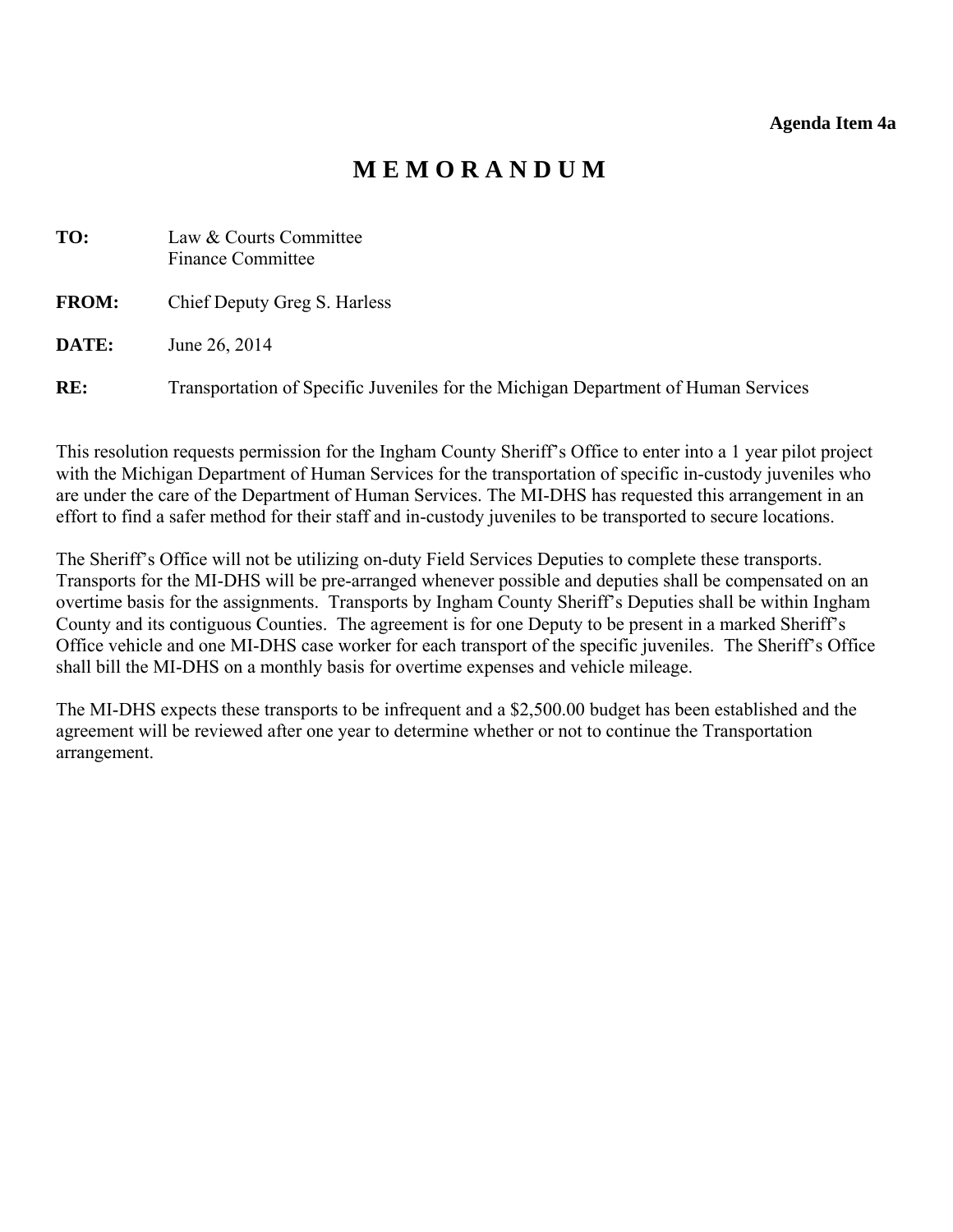Introduced by the Law & Courts and Finance Committees of the:

#### INGHAM COUNTY BOARD OF COMMISSIONERS

#### **RESOLUTION AUTHORIZING PARTICIPATION WITH THE MICHIGAN DEPARTMENT OF HUMAN SERVICES FOR A ONE YEAR PILOT PROJECT FOR THE TRANSPORTATION OF SPECIFIC JUVENILES**

WHEREAS, the Michigan Department of Human Services seeks to enter into a one (1) year pilot project for the transportation of specific juveniles; and

WHEREAS, the purpose of the pilot project is for the Ingham County Sheriff's Office to provide transportation for the specific in-custody juveniles under the care of the Michigan Department of Human Services when requested throughout Ingham County and its contiguous Counties; and

WHEREAS, the Ingham County Sheriff's Office wishes to participate in the one (1) year pilot project with the Michigan Department of Human Services for the transportation of specific in-custody juveniles; and

WHEREAS, the Michigan Department of Human Services shall reimburse Ingham County for the Sheriff Deputies' overtime wages and transportation costs not to exceed \$2,500.00.

THEREFORE BE IT RESOLVED, that the Ingham County Board of Commissioners hereby authorizes the Ingham County Sheriff's Office to participate and contract with the Michigan Department of Human Services in the pilot project for the transportation of specific in-custody juvenile inmates, for an amount up to \$2,500.00, for the time period of August 1, 2014 through July 31, 2015.

BE IT FURTHER RESOLVED, that the Controller is authorized to amend the Ingham County Sheriff's Office 2014 and 2015 budget in accordance with this resolution.

BE IT FURTHER RESOLVED, that the Chairperson of the Ingham County Board of Commissioners and the Sheriff are authorized to sign any necessary contract documents consistent with this resolution and approved as to form by the County Attorney.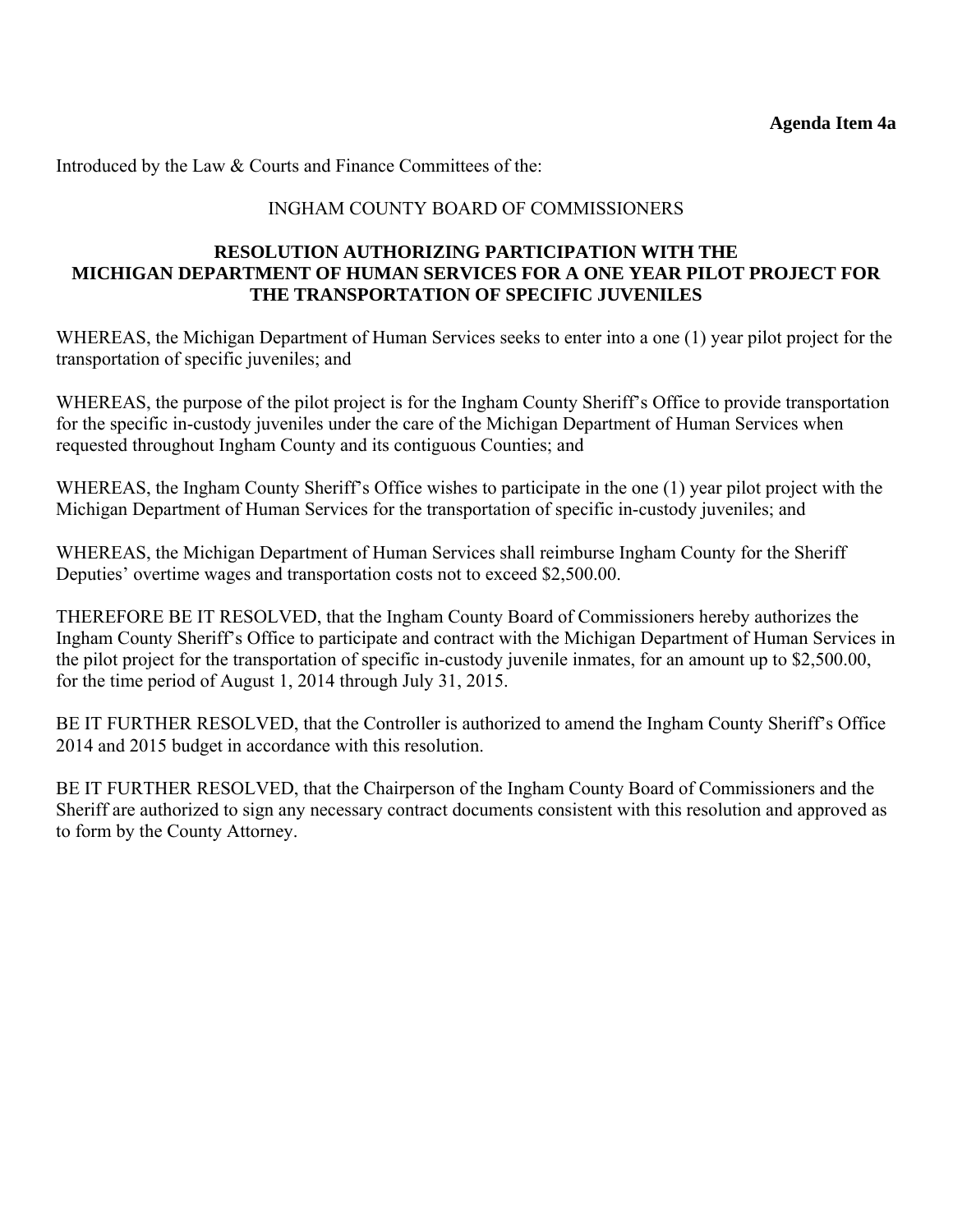#### **Agenda Item 4b**

# **M E M O R A N D U M**

<span id="page-19-0"></span>

| TO:          | Law & Courts Committee<br><b>Finance Committee</b>               |
|--------------|------------------------------------------------------------------|
| <b>FROM:</b> | Major Joel Maatman                                               |
| DATE:        | June 25, 2014                                                    |
| RE:          | Ingham County Sheriff's Office Civil Division Contract Agreement |

This resolution requests permission for the Ingham County Sheriff's Office to enter into a contract agreement with G & L Process Services, Inc. to provide Civil Process service for the office.

The contract runs from June 30, 2014 thru January 1, 2017. There is NO cost to the Sheriff's Office for this agreement. It only replaces a former contract agreement with T & C Process Servers.

Fees charged by G & L Process Services, Inc. are statutorily set by Michigan Law.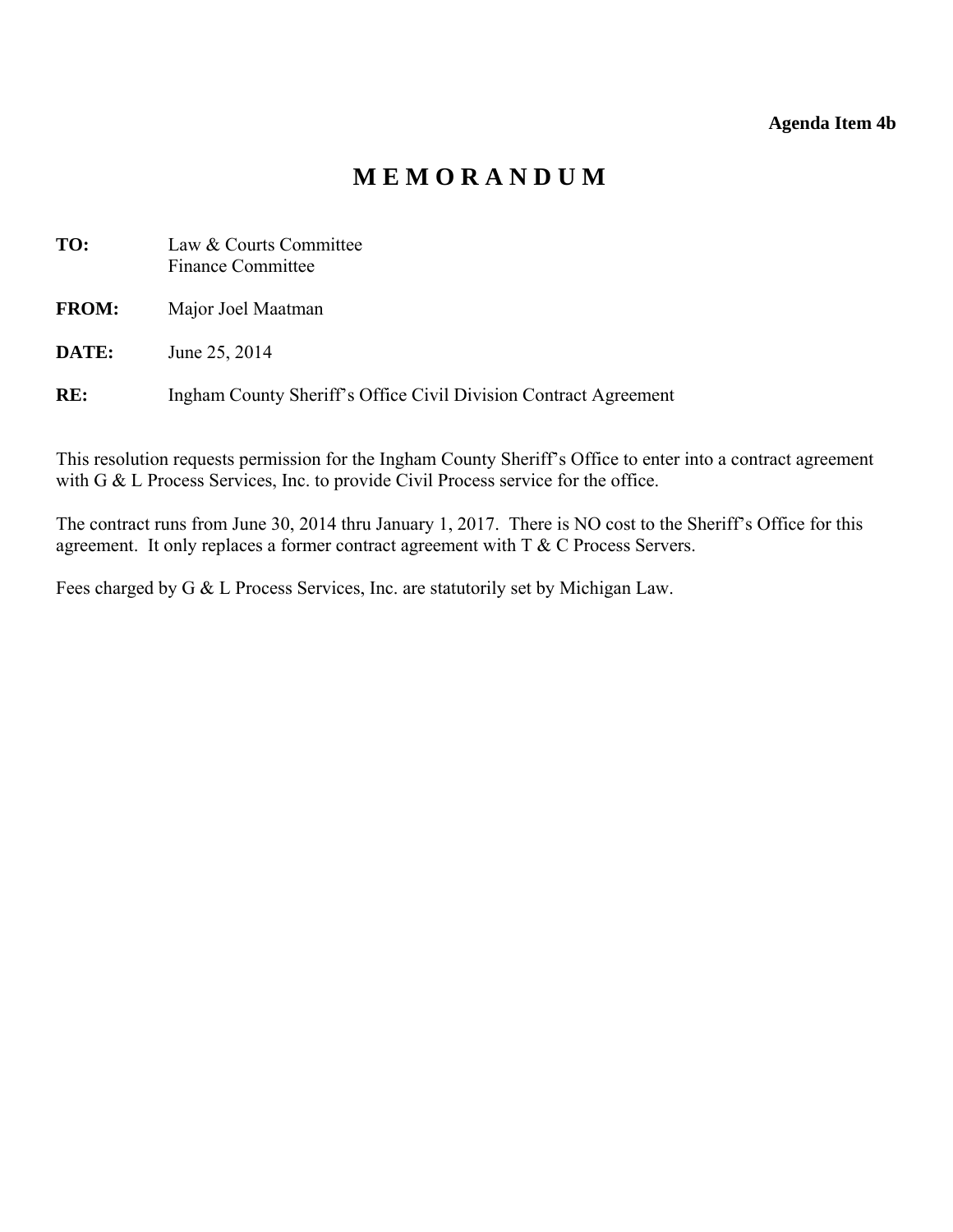Introduced by the Law & Courts and Finance Committees of the:

### INGHAM COUNTY BOARD OF COMMISSIONERS

#### **RESOLUTION TO AUTHORIZE A CONTRACT WITH G & L PROCESS SERVICES, INC. TO PROVIDE CIVIL PROCESS SERVICE FOR THE INGHAM COUNTY SHERIFF'S OFFICE**

WHEREAS, the Ingham County Sheriff's Office, by state statutes, must provide civil process service for county residences; and

WHEREAS, for over twenty years  $T \& C$  Process Services has contracted with the Ingham County Sheriff's Office to provide this service; and

WHEREAS, T & C Process Services is ending their business the end of June 2014; and

WHEREAS, Ingham County Sheriff's Office is requesting to enter into a contract agreement with G & L Process Services, Inc.; and

WHEREAS, the owner and CEO of G & L Process Services, Inc. has worked for T & C Process Services for over ten years; and

WHEREAS, the contract agreement between the Ingham County Sheriff's Office and G & L Process Services, Inc. has been reviewed and authorized by Cohl, Stoker & Toskey P.C.

THEREFORE BE IT RESOLVED, that the Ingham County Board of Commissioners authorizes a contract with G & L Process Services, Inc. from June 30, 2014 through January 1, 2017.

BE IT FURTHER RESOLVED, the contract with G & L Process Services, Inc. is to serve civil process requiring seizure or attachment of property pursuant to the Michigan Court Rules and Statutes so providing.

BE IT FURTHER RESOLVED, that the Ingham County Board of Commissioners authorizes the Sheriff and the Board Chairperson to sign any necessary contract documents consistent with this resolution and approved as to form by the County Attorney.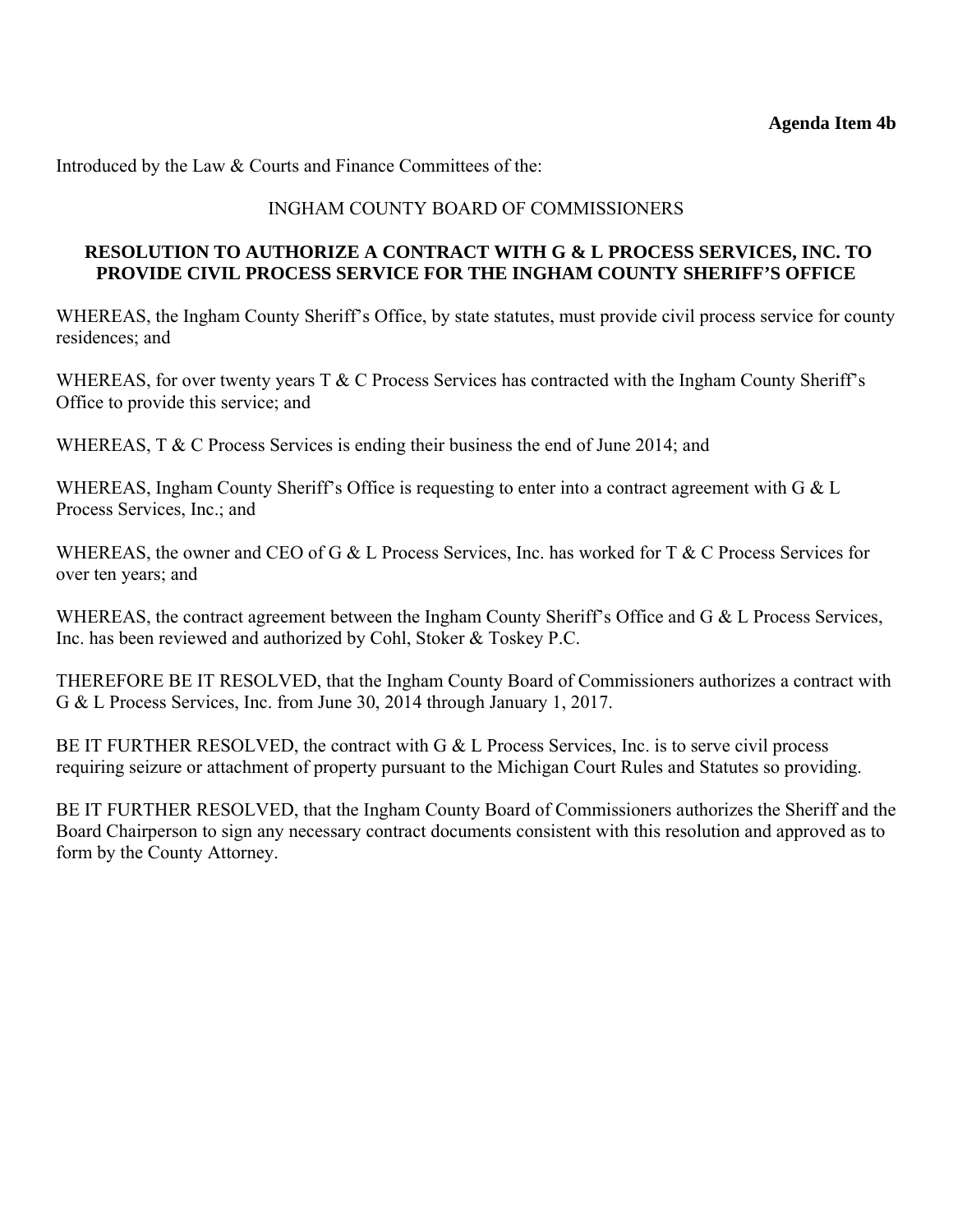# **Agenda Item 4c**

<span id="page-21-0"></span>

| TO:          | Law & Courts and Finance Committees      |  |  |
|--------------|------------------------------------------|--|--|
| <b>FROM:</b> | Under Sheriff Allan Spyke                |  |  |
| DATE:        | July 1, 2014                             |  |  |
| RE:          | School Resource Officer – Delhi Township |  |  |

The attached resolution will allows the Deputy Sheriff assigned to the Holt Public Schools to be funded through the end of 2014.

In 2015, the position will be built into the new police service contract. Delhi Township funds the position.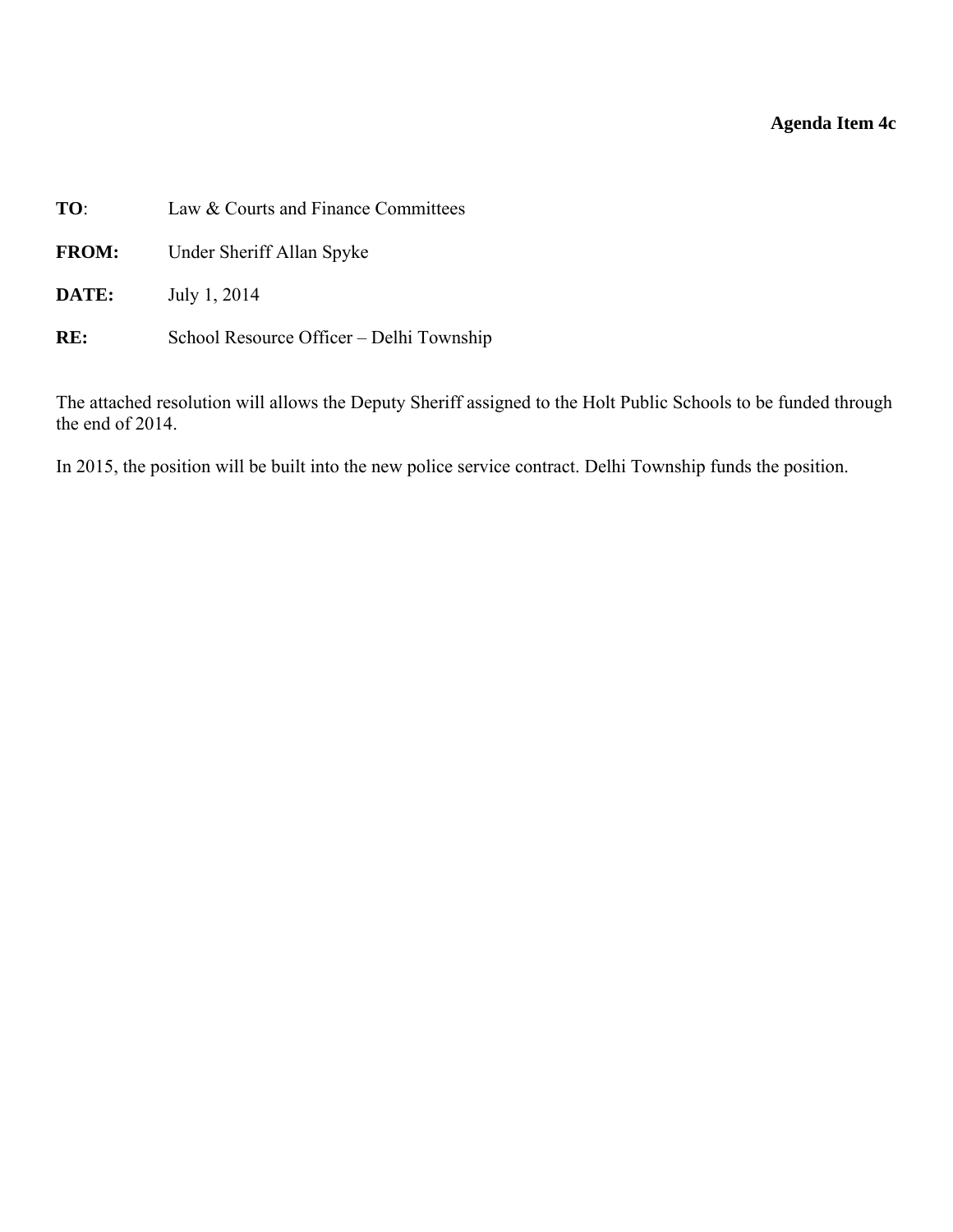Introduced by the Law & Courts and Finance Committees of the:

#### INGHAM COUNTY BOARD OF COMMISSIONERS

#### **RESOLUTION TO AMEND THE DELHI TOWNSHIP POLICE SERVICES CONTRACT BY CONTINUING A SCHOOL RESOURCE OFFICER**

WHEREAS, the Charter Township of Delhi and the Holt Public Schools have collaborated to fund a Deputy Sheriff; and

WHEREAS, both entities have agreed this Deputy Sheriff will be titled School Resource Officer; and

WHEREAS, the primary duties of the School Resource Officer will be at the Holt Public Schools and school related activities; and

WHEREAS, the Deputy Sheriff/School Resource Officer will continue this assignment through December 31, 2014 when it will be added to the Delhi Police Contract budget; and

WHEREAS, the Ingham County Sheriff's Office and Budget office have determined the cost to be \$47,768 for August 1, 2014 to December 31, 2014.

THEREFORE BE IT RESOLVED, the Ingham County Board of Commissioners approves amending the current Police Service Contract for the Charter Township of Delhi effective August 1, 2014 through December 31, 2014 by increasing the contract to \$47,768.

BE IT FURTHER RESOLVED, the Ingham County Board of Commissioners approves adding one contract Deputy Sheriff Position to the Sheriff's Office roster for the duration of this contract subject to the availability of contract funds.

BE IT FURTHER RESOLVED, the Ingham County Board of Commissioners directs the Controller/Administrator and Budget Office to make the necessary adjustments to the Ingham Sheriff's Office 2014 Budget and Position Allocation list.

BE IT FURTHER RESOLVED, the Ingham County Board of Commissioners authorizes the Board Chairperson and the Sheriff to sign all necessary contract documents consistent with this Resolution upon review and approval as to form by the County Attorney.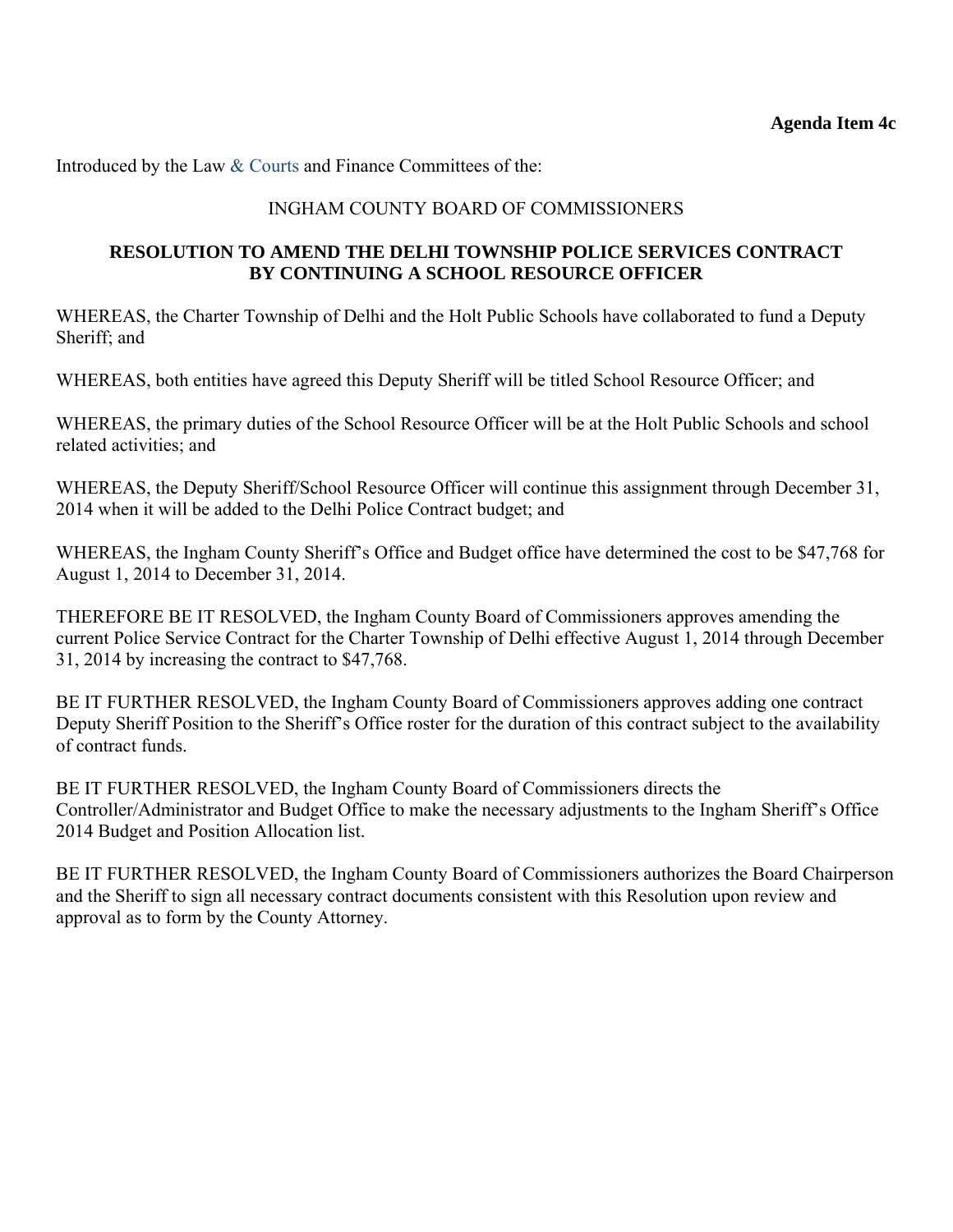#### **Agenda Item 4d**

- <span id="page-23-0"></span>**TO:** Law & Courts Committee
- **FROM:** Major Sam L. Davis
- **DATE:** June 20, 2014
- RE: Retirement Resolution for Deputy Jeffrey Shattuck

## Summary of Proposed Action:

This Resolution will honor Deputy Jeffrey Shattuck of the Ingham County Sheriff's Office for dedicating 17 years of his career to corrections. He represented the Ingham County Sheriff's Office with honor and integrity.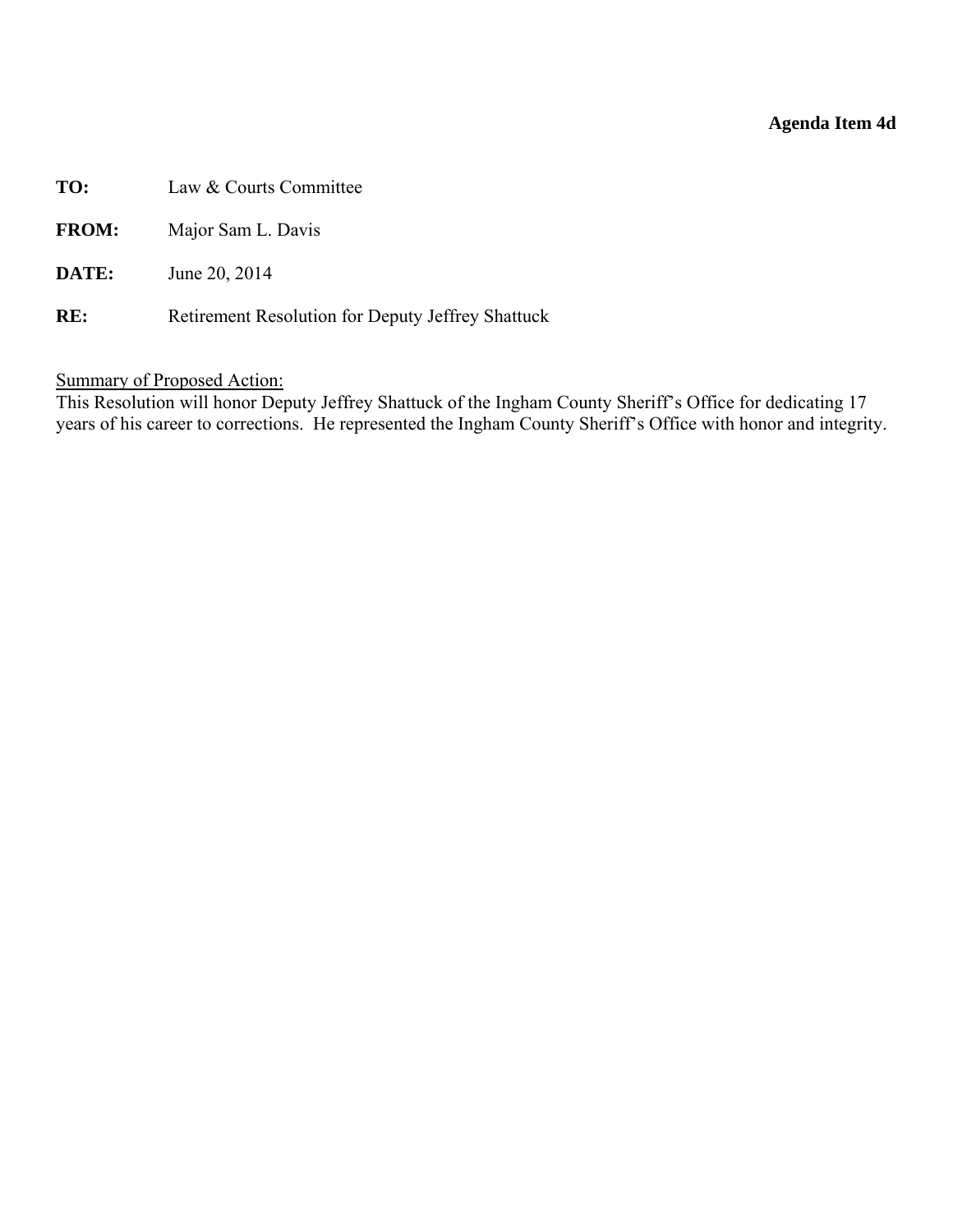Introduced by the Law & Courts Committee of the:

### INGHAM COUNTY BOARD OF COMMISSIONERS

#### **RESOLUTION HONORING DEPUTY JEFFREY SHATTUCK OF THE INGHAM COUNTY SHERIFF'S OFFICE**

WHEREAS, Deputy Shattuck was hired by the Ingham County Sheriff's Office as a Deputy in 1997 and assigned to the Corrections Division; and

WHEREAS, throughout his career Deputy Shattuck was a dedicated employee and well respected by his peers; and

WHEREAS, during his career Deputy Shattuck was professional, dedicated, and very knowledgeable when it came to the operations of the Ingham County Sheriff's Office; and

WHEREAS, over his 17 year career with the Ingham County Sheriff's Office Deputy Jeffrey Shattuck received numerous letters of recognition; and

WHEREAS, after 17 years of dedicated service to the Ingham County Sheriff's Office Deputy Shattuck is retiring on July 19, 2014.

THEREFORE BE IT RESOLVED, that the Ingham County Board of Commissioners hereby honors Deputy Jeffrey Shattuck for his 17 years of dedicated service to the citizens of Ingham County and wishes him continued success in all of his future endeavors.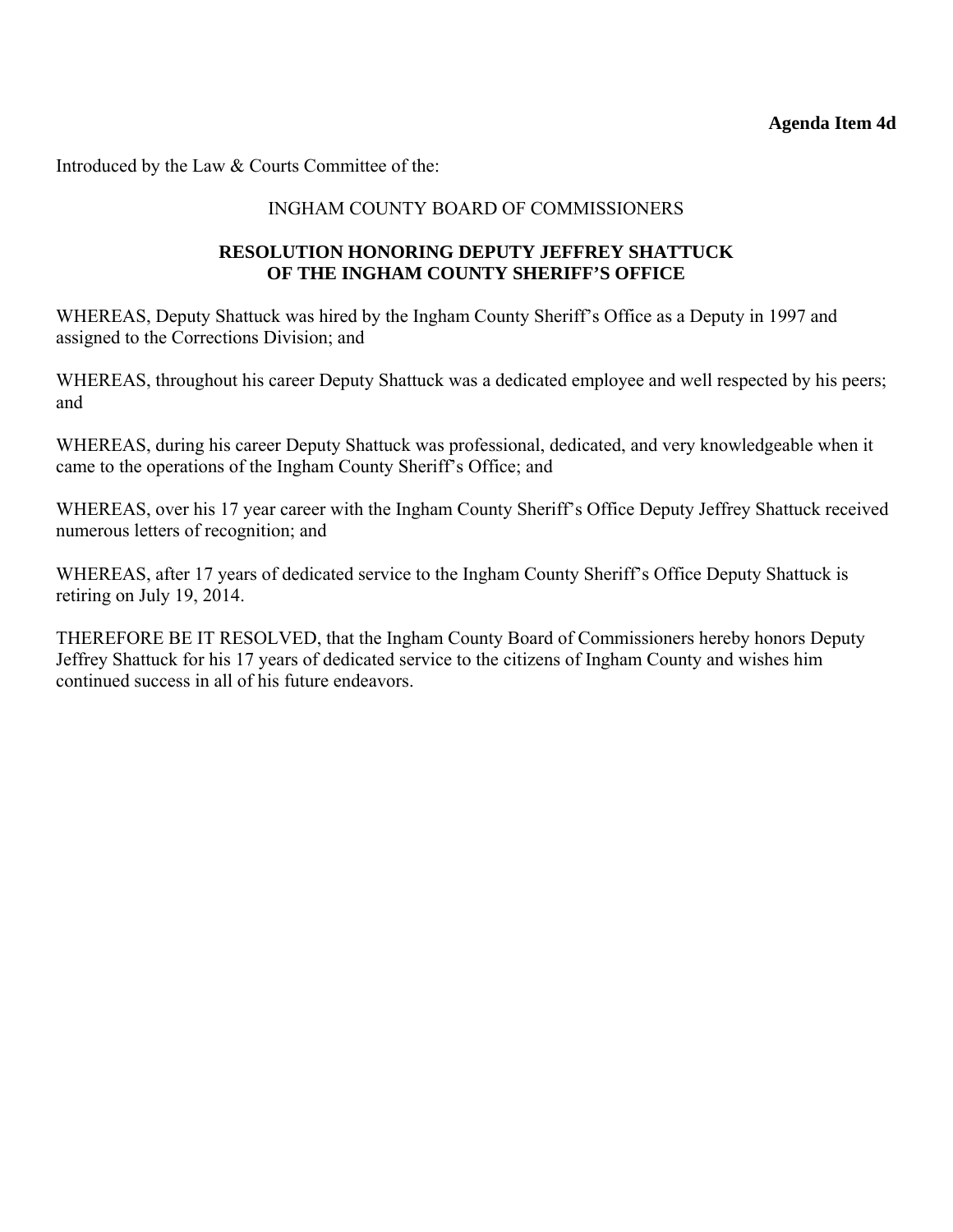#### **Agenda Item 5**

- <span id="page-25-0"></span>TO: Law & Courts and Finance Committees
- FROM: Mary Sabaj Community Corrections Manager
- DATE: July 1, 2014
- RE: 2014-2015 State Funding Application, MDOC Contract, Sub-contracts for Community Corrections Programs

This Resolution approves submission of the MDOC-Office of Community Alternatives Grant Application and entering into a contract with the MDOC and vendor subcontracts for Community Corrections programs for the period of October 1, 2014 through September 30, 2015 contingent upon entering a contract with MDOC and funding availability.

The Application and subsequent grant award provides funding for the following Community Corrections programming and special part-time position in the amounts shown below:

|                | <b>Plans and Services Total</b>                                           | \$218,498 |  |
|----------------|---------------------------------------------------------------------------|-----------|--|
|                | <b>Community Corrections Administration</b>                               | \$50,422  |  |
|                | <b>ARRO</b>                                                               | \$32,420  |  |
|                | Day Reporting services provided by Northwest Initiative -                 |           |  |
|                | <b>Community Corrections staff</b>                                        | \$12,500  |  |
|                | Program Referral & Gatekeeper Services provided by                        |           |  |
|                | On Alcoholism                                                             | \$23,936  |  |
|                | Cognitive Change Groups provided by National Council                      |           |  |
|                | C-E-I Community Mental Health                                             | \$47,200  |  |
| $\blacksquare$ | Relapse Prevention & Recovery Program provided by                         |           |  |
|                | electronic monitoring for Pretrial defendants                             | \$52,020  |  |
|                | Court Pretrial Services (\$25,683.) Includes \$26,337 for Sentinel        |           |  |
|                | defendants for community supervision provided by 30 <sup>th</sup> Circuit |           |  |
|                | Special part-time Pretrial Services Investigator to target incarcerated   |           |  |

- Residential Treatment Services for OUIL III convicted who meet DDJR-CTP funding criteria – 1.23 beds Projected: \$21,169 ▪ 34 Residential Substance Abuse Treatment beds to be
- provided by CEI- Community Mental Health House of Commons, National Council on Alcoholism – Glass House and Holden House and other out- of- county programs Projected: \$589,475 **Residential Services Total \$610,644**

# **TOTAL \$829,142**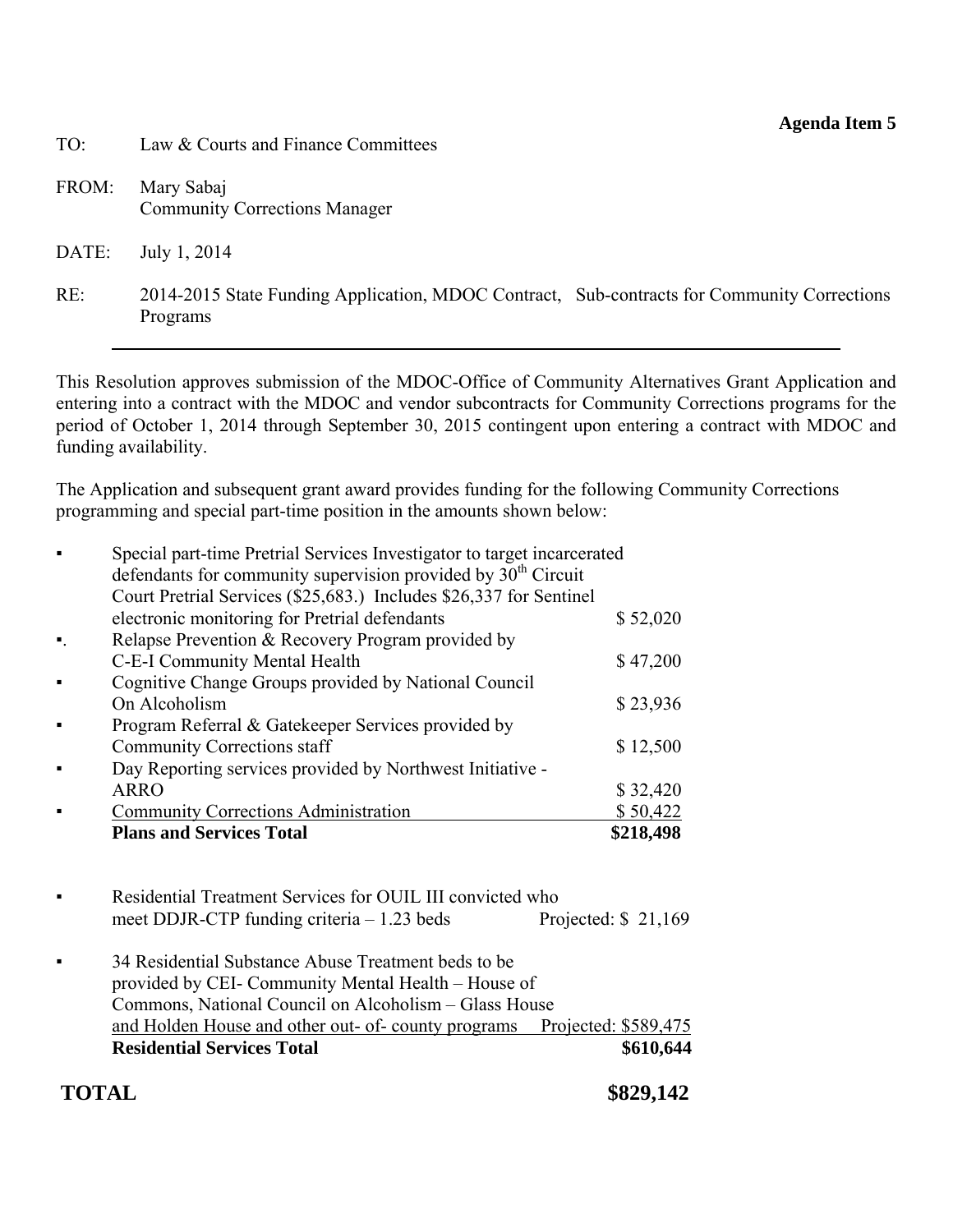Introduced by the Law & Courts and Finance Committees of the:

### INGHAM COUNTY BOARD OF COMMISSIONERS

#### **RESOLUTION AUTHORIZING SUBMISSION OF A GRANT APPLICATION AND ENTERING INTO A CONTRACT WITH THE MICHIGAN DEPARTMENT OF CORRECTIONS FOR INGHAM COUNTY/CITY OF LANSING COMMUNITY CORRECTIONS AND ENTERING INTO PROGRAM SUBCONTRACTS FOR FY 2014-2015**

WHEREAS, the State Community Corrections Advisory Board, the Ingham County Board of Commissioners, and the City of Lansing approved the original Ingham County/City of Lansing Community Corrections Comprehensive Plan; and

WHEREAS, the State Community Corrections Advisory Board for FY 2014-2015; and

WHEREAS, the FY 2014-2015 Application provides for the continuation of the following CCAB Plans and Services programming Relapse Prevention and Recovery (\$47,200); Gatekeeper services (\$12,500) to be provided by the CCAB Staff Consultant; Cognitive Change Groups (\$23,936) to be provided by National Council on Alcoholism, and for Day Reporting services (\$32,420) to be provided by Northwest Initiative – ARRO; and, Sentinel, Inc. Electronic Monitoring Services for Pretrial defendants (\$26,337) for a subcontract program total of \$136,190; and

WHEREAS, the FY 2014-2015 Application also provides funding for a special part-time Pretrial Services Investigator (\$25,683) to enhance the community supervision capacity of  $30<sup>th</sup>$  Circuit Court Pretrial Services and for CCAB Administration in the amount of \$50,422 for a Plans and Services total of \$218,498 for the time period of October 1, 2014 through September 30, 2015; and

WHEREAS, the FY 2014-2015 grant award provides Ingham County with the use of a projected 34 residential beds with M.D.O.C. contracting directly with residential providers rather than with local jurisdictions for a projected value of \$589,475 and another 1.23 beds per day funded with Drunk Driver Jail Reduction – Community Treatment Program (DDJR-CTP) grant funds in the amount of \$21,169; and

WHEREAS, pursuant to the FY 2014-2015 Application, residential services are to be provided by Community Programs, Inc., Pine Rest Christian Mental Health Services, Kalamazoo Probation Enhancement Program, Inc., National Council on Alcoholism, and CEI-CMH House of Commons; and

WHEREAS, pursuant to the FY2014-2015 grant award, the County may enter into subcontracts for the purpose of implementing Plans and Services programs and services identified in the Community Corrections Plan and Application; and

WHEREAS, the Subcontractors for Plans and Services programming are willing and able to provide the services that the County requires.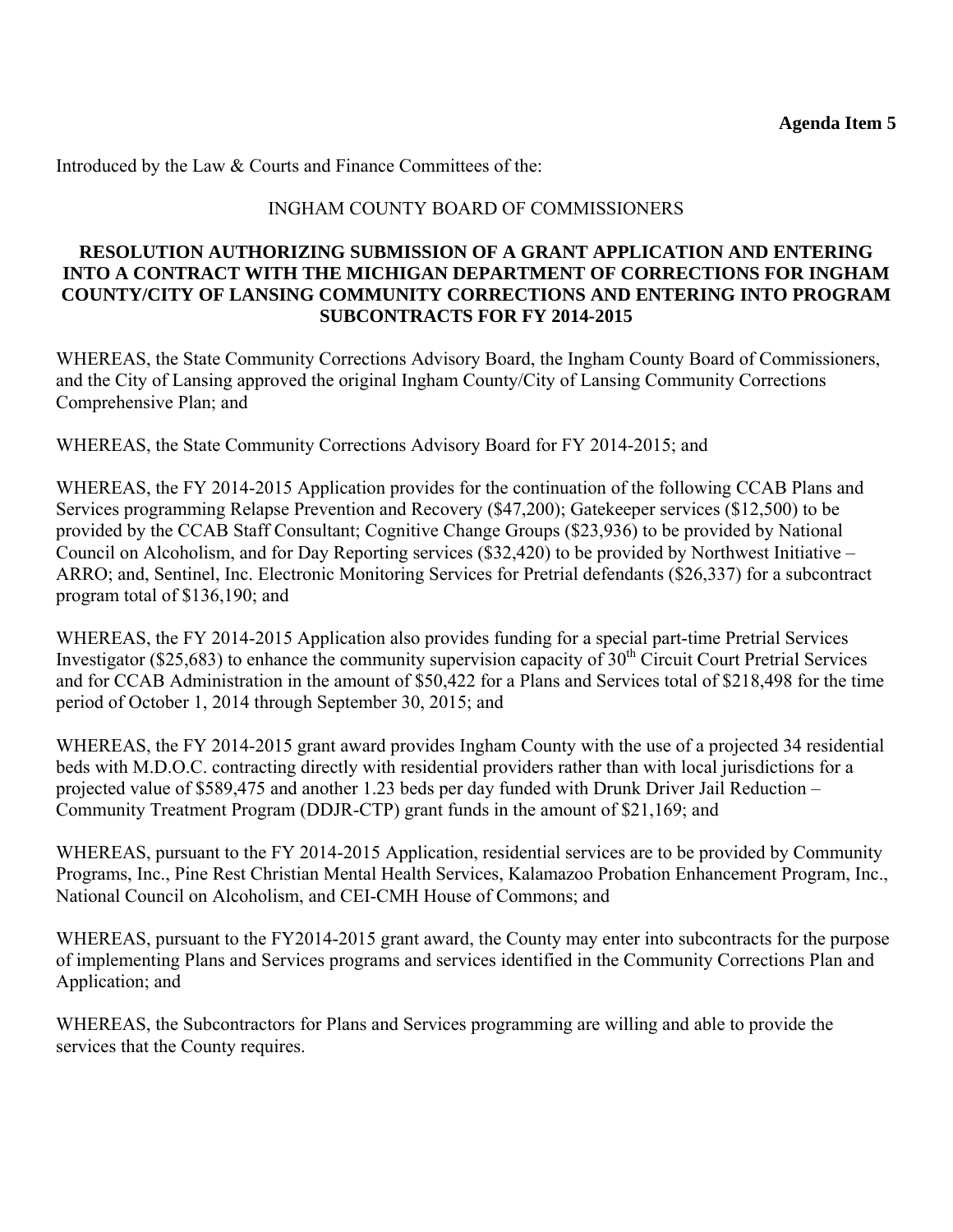THEREFORE BE IT RESOLVED, that the Ingham County Board of Commissioners authorizes entering into an Agreement with the Michigan Department of Corrections for Ingham County/City of Lansing Community Corrections FY 2014-2015 in the amount of \$218,498 in CCAB Plans and Services and administration funds, \$21,169 in Drunk Driving Jail Reduction and Community Treatment Program funds for a total of \$239,667 and for the use of an estimated 34 residential beds per day for a value amounting to \$589,475 for the time period of October 1, 2014 through September 30, 2015.

BE IT FUTHER RESOLVED, that the Ingham County Board of Commissioners authorizes entering into subcontracts for CCAB Plans and Services programming from October 1, 2014 through September 30, 2015 with the National Council on Alcoholism for the actual cost of Cognitive Change groups not to exceed \$23,936; with CEI Community Mental Health for the actual cost of Relapse Prevention and Recovery services not to exceed \$47,200; with Northwest Initiative - ARRO for the actual cost of Day Reporting services not to exceed \$32,420; and with Sentinel, Inc. for electronic monitoring for Pretrial defendants not to exceed \$26,337.

BE IT FURTHER RESOLVED, that the Ingham County Board of Commissioners authorizes the continued funding of a special part-time (19 hours per week) Pretrial Services Investigator position at the ICEA PRO06 salary grade not to exceed \$25,683.

BE IT FURTHER RESOLVED, that entering into the subcontracts and maintaining the Pretrial Services Investigator position are contingent upon entering into the Agreement with the State.

BE IT FURTHER RESOLVED, that the subcontracts and Pretrial Services Investigator position are contingent throughout the subcontract period on the availability of grant funds from the State of Michigan for these purposes.

BE IT FURTHER RESOLVED, that the Board Chairperson is authorized to sign any necessary contracts\subcontracts consistent with this resolution subject to approval as to form by the County Attorney.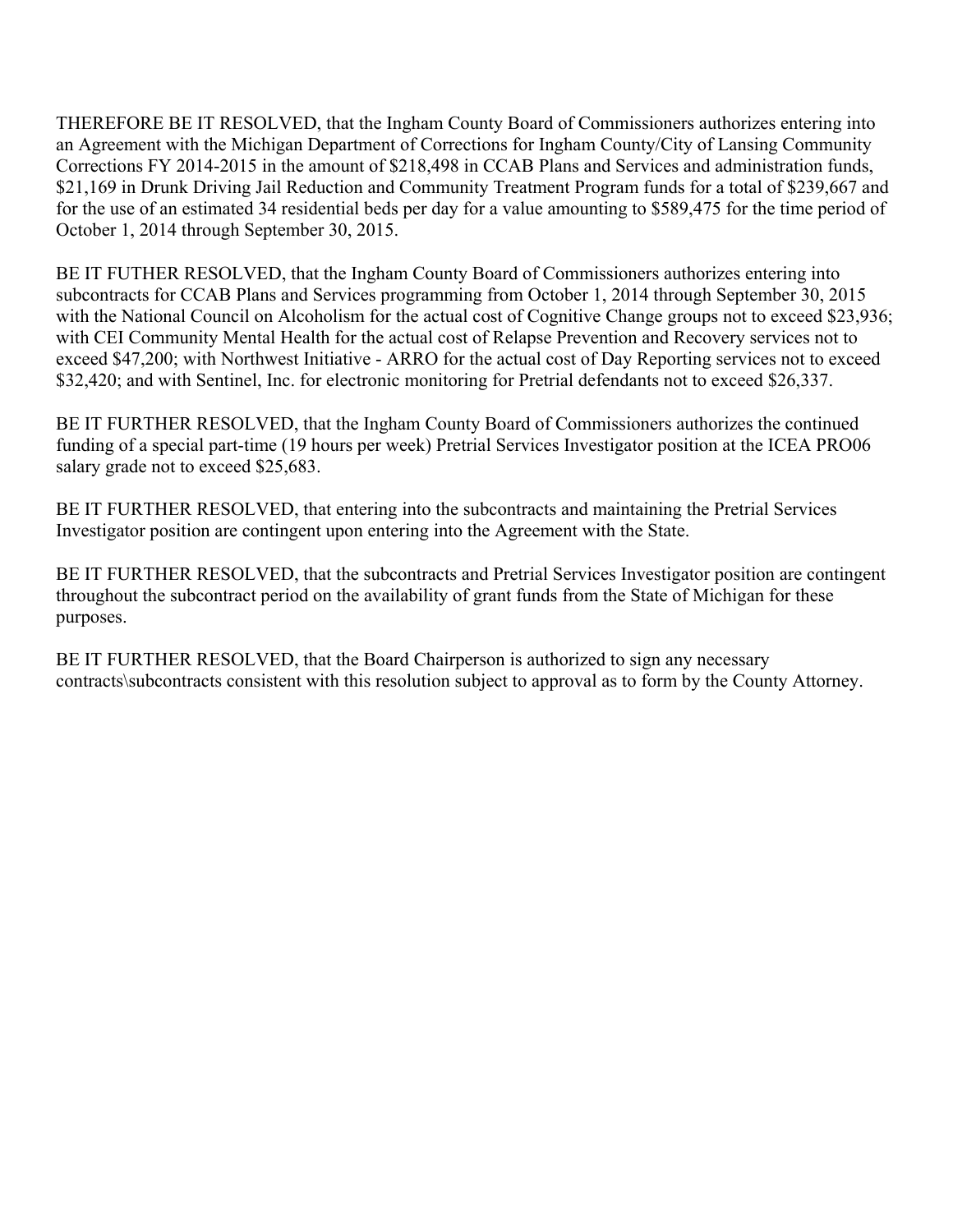#### **Agenda Item 6**

# <span id="page-28-0"></span>Memorandum

| To:        | Law & Courts and Finance Committees                                                |
|------------|------------------------------------------------------------------------------------|
| From:      | Lance Langdon, Director 9-1-1                                                      |
| Date:      | July 2, 2014                                                                       |
| Reference: | Request to add radio system microwave link to Harris Corp., maintenance agreement. |

With the opening of the new 9-1-1 Center 2 years ago, the 9-1-1 Center radios were connected to the Ingham County Public Safety Radio System, through a microwave link between the 9-1-1 center and the BWL transmit site. This equipment was part of the construction project and it was not part of the equipment that has been part of our ongoing maintenance contact with Harris. As this equipment is now two years old, it does require that maintenance work be completed to assure that it is in top working order to maintain our radio communications.

The attached resolution is to add the new (2012) microwave equipment to our existing maintenance agreement with Harris from August 1, 2014 until the expiration of the current maintenance agreement; September 30, 2015. It also requests that funds be allocated from the 9-1-1 fund to cover the costs, as it had not been added as part of the current budget.

I recommend your approval of this resolution.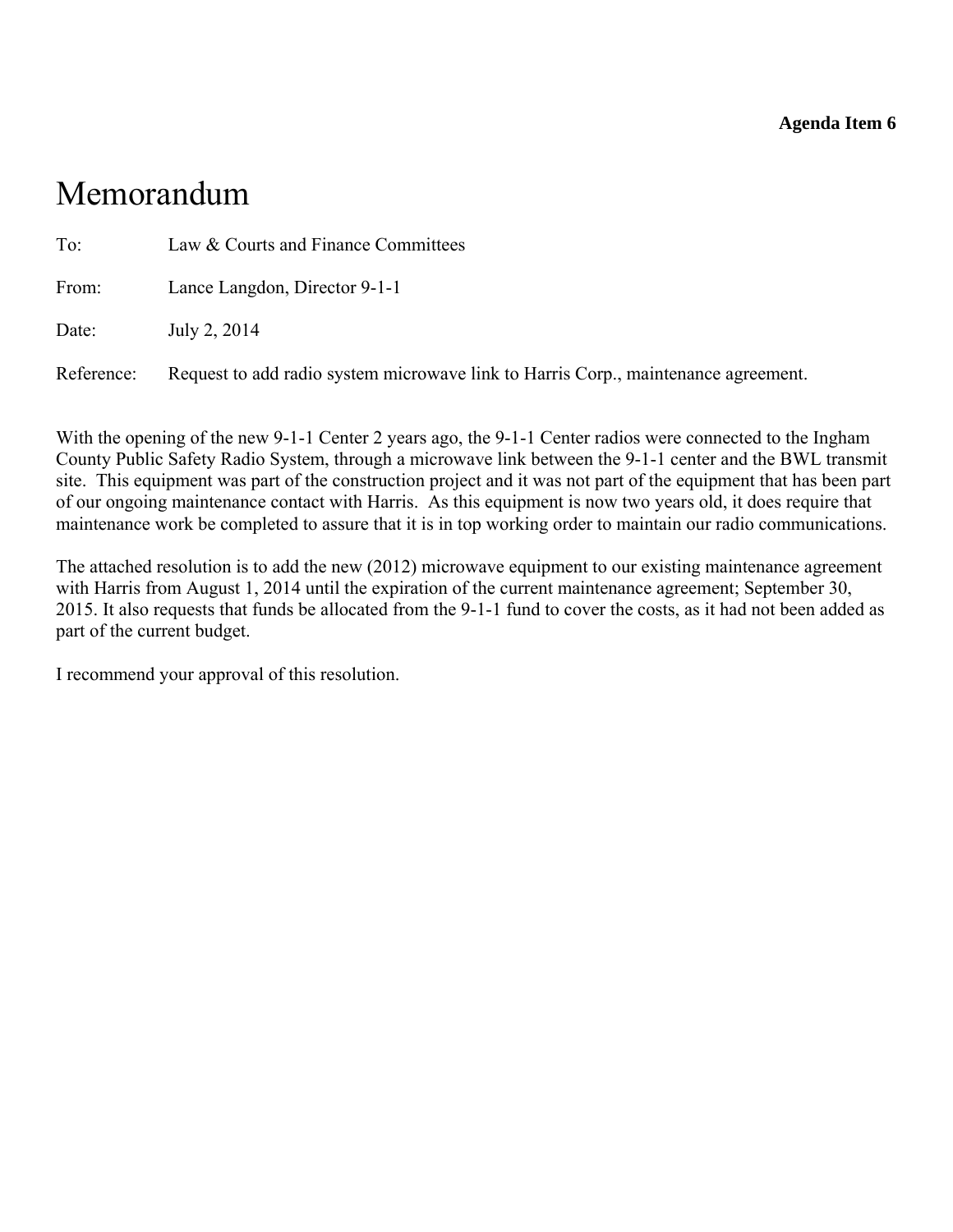Introduced by the Law & Courts and Finance Committees of the:

### INGHAM COUNTY BOARD OF COMMISSIONERS

#### **RESOLUTION AUTHORIZING AN EQUIPMENT MAINTENANCE CONTRACT AMENDMENT WITH HARRIS CORPORATION FOR THE INGHAM COUNTY PUBLIC SAFETY RADIO SYSTEM MICROWAVE EQUIPMENT**

WHEREAS, the Ingham County Board of Commissioners operates the Ingham County Public Safety Radio System through the Ingham County 9-1-1 Central Dispatch Center; and

WHEREAS, after two years of operations of the consolidated 9-1-1 Center the Director has identified the need for additional equipment to be added to the current service/maintenance agreement with Harris Corporation; and

WHEREAS, the Public Safety Radio System uses a microwave system to transmit radio signals from the 9-1-1 Center to the main transmit site, this equipment is not on the maintenance-service plan and is in need of preventative maintenance and repair at various times; and

WHEREAS, the 9-1-1 Director has obtained pricing for the microwave equipment be added to the current maintenance agreement, from August 1 – September 30, 2014 (\$1473.65) and from October 1, 2014 through September 30, 2015 (\$8,841.90), and is requesting 9-1-1 Funds totaling \$10,315.55.

THEREFORE BE IT RESOLVED, that the Ingham County Board of Commissioners authorizes a contract amendment to the existing Harris Corporation Public Safety Radio System maintenance contract for an additional \$10,315.55 for the time period of August 1, 2014 through September 30, 2015 for the costs associated with the maintenance of the MDR800 Alcatel Microwave from the 9-1-1 Center to the Board of Water and Light (BWL) prime site including annual preventative maintenance and equipment repair (no tower services).

BE IT FURTHER RESOLVED, that the expenditure of \$10,315.55 will come from the 9-1-1 Emergency Telephone Dispatch Services 9-1-1 fund balance.

BE IT FURTHER RESOLVED, that the Controller/Administrator is authorized to make the necessary budgetary transfers that are consistent with this resolution.

BE IT FURTHER RESOLVED, that the Chairperson of the Ingham County Board of Commissioners is authorized to sign any necessary contract /purchase order documents consistent with this resolution and approved as to form by the County Attorney.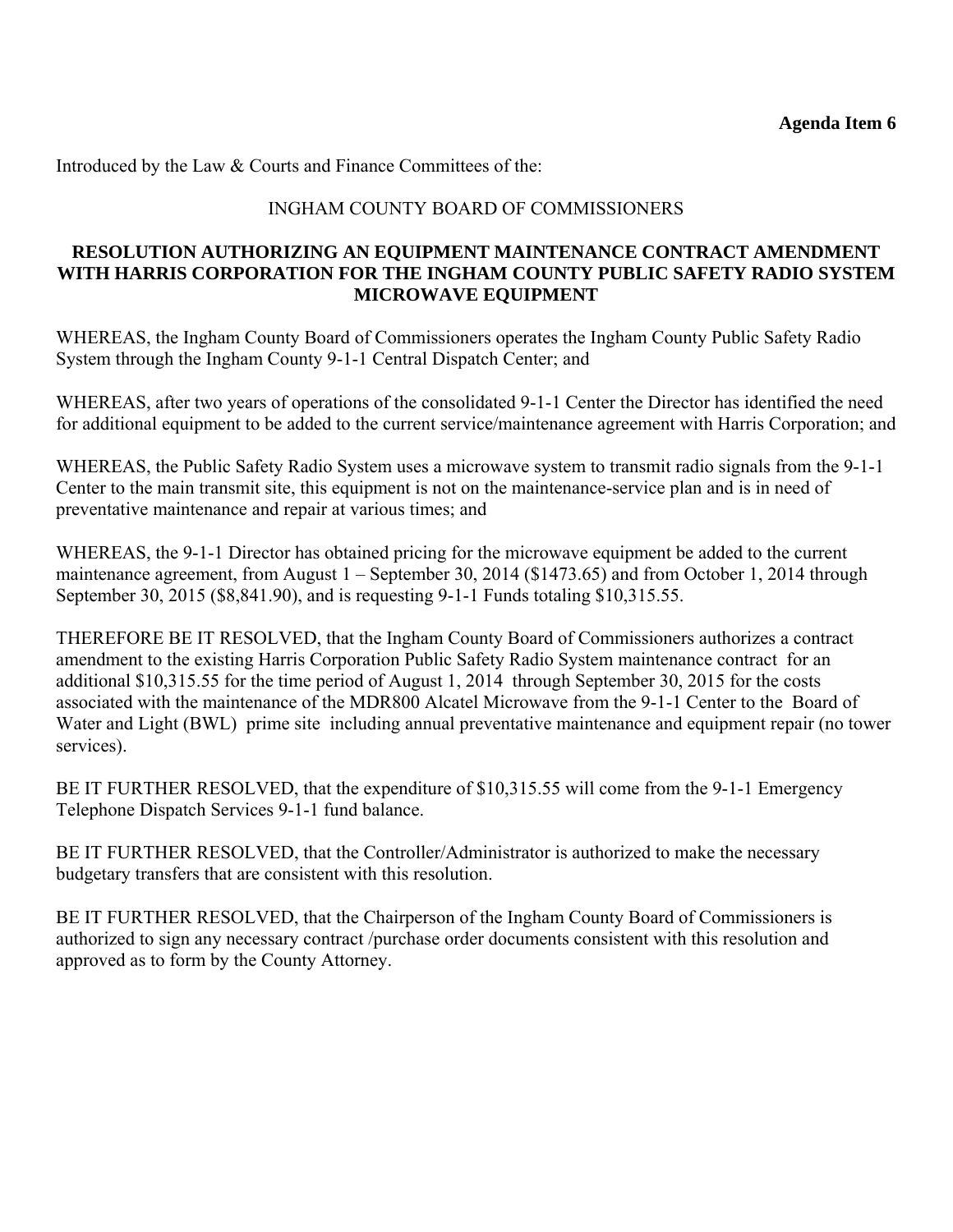<span id="page-30-0"></span>To: Ingham County Law & Courts and Finance Committees

From: John Neilsen, Chief Deputy Controller

Date: July 2, 2014

Re: Resolution to Adopt the 2015 Juvenile Justice Community Agency Process Calendar

This resolution would authorize the adoption of the attached 2015 Juvenile Justice Community Agency Process calendar to establish time lines for the process. This will be the ninth Juvenile Justice Community Agency process.

The 2013 year end audited fund balance is \$2,584,664 for the Juvenile Justice Millage Fund.

- First Juvenile Justice Community Agency Process reserved \$50,000
- Second Juvenile Justice Community Agency Process reserved \$150,000 (18 month period)
- Third through seventh Juvenile Justice Community Agency Process reserved \$100,000 (12-month period)
- The eighth Juvenile Justice Community Agency Process reserved \$96,000

The eighth year grant awards were reduced from the traditional \$100,000 to \$96,000:

| • Child and Family Services Capital Area         | \$44,640 |
|--------------------------------------------------|----------|
| • Resolution Services Center of Central Michigan | \$22,560 |
| • Lansing Teen Court                             | \$28,800 |

The 2014 operating budget for all Juvenile Justice Millage funded programs exceeds the budgeted revenue by about \$1,377,000 and 2015 revenues are projected to be a small increase over 2014.

Staff again recommends consideration of the flat revenues for the JJM millage before passing this resolution and/or the amount approved even though it is a very small part of the JJM programming.

In viewing the big picture of the JJM fund, the Court was very cooperative in 2014 as the Controller's Office recommended a three year plan to stave off deficits in the JJM fund. The plan consisted of balanced approach to solve this problem over the three year time period of FY's 2014, 2105, and 2016. A combination of reduced JJM expenditures and a shift back to the General fund of some JJM funded programs will need to continue to take place during the 2015 and 2016 budget process. Last year about this time, we were projecting a 2016 year end deficit of \$3.2 million in the fund. We are now projecting a 2016 year end deficit of \$1.3 million, so year one of the plan started in 2014 has had a positive impact. The Court reduced its budget by \$524,554 (\$262,277 millage) and the general fund increased its appropriation to the Child Care fund by \$262,277. We still need to reduce expenses by at least an additional \$1.3 million over the next two years to address the projected deficit at the end of 2016. Years two and three of the plan require reducing the millage transfer supporting child care fund expenses and increase general fund appropriation each by an additional \$330,000 in 2015, and then an additional \$640,000 in reductions/general fund appropriation increase in 2016. Next year at this time we will again evaluate where we are as to the health of the JJM fund and attempt to balance that with the right mix of programming available for Court services.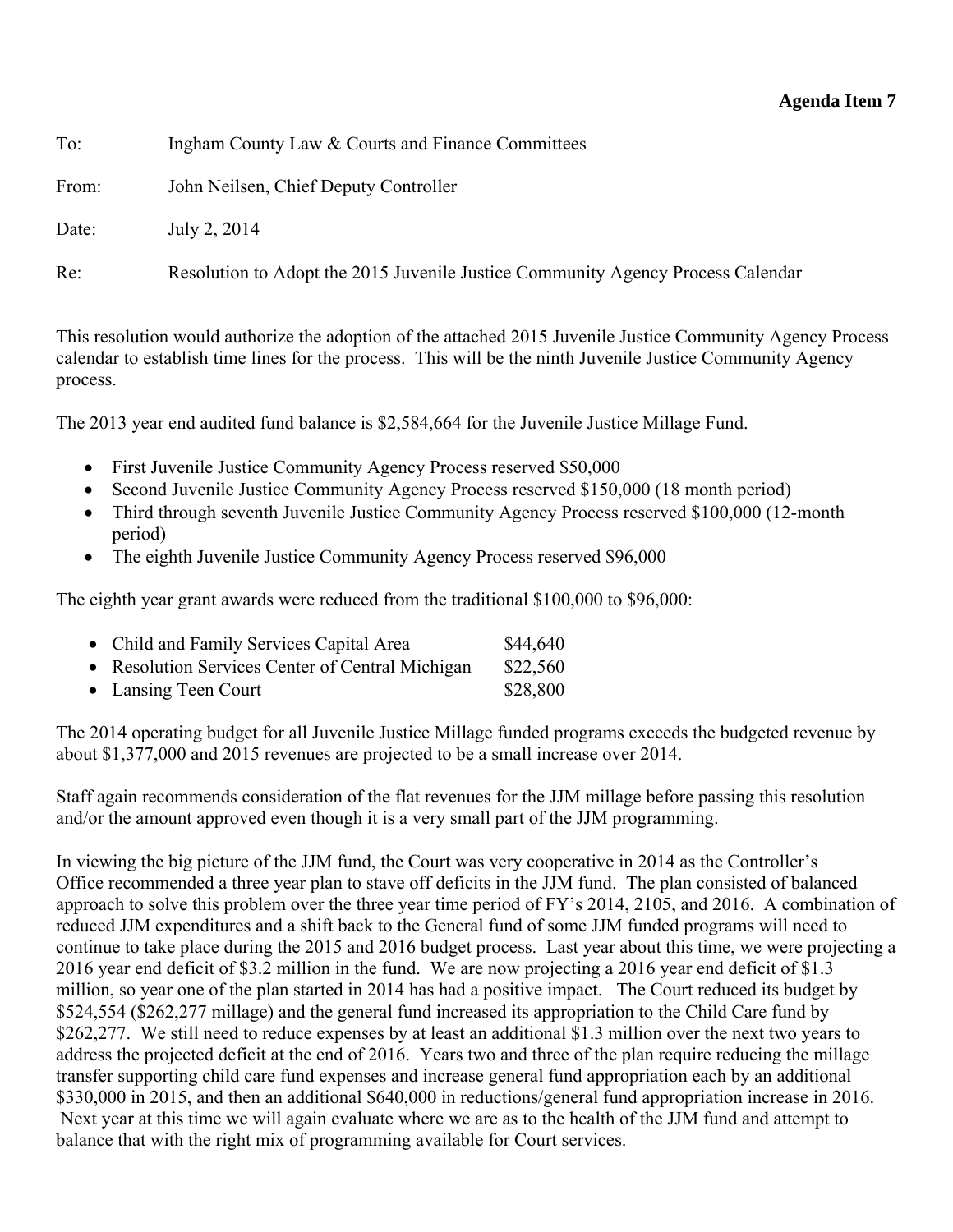Introduced by the Law & Courts and Finance Committees of the:

### INGHAM COUNTY BOARD OF COMMISSIONERS

#### **RESOLUTION TO ADOPT THE 2015 JUVENILE JUSTICE COMMUNITY AGENCY PROCESS CALENDAR**

WHEREAS, a Juvenile Justice Millage was approved by the voters of Ingham County in November of 2002 and renewed in 2006, for the purpose of funding an increase to Ingham County's capacity to detain and house juveniles who are delinquent or disturbed, and to operate new and existing programs for the treatment of such juveniles; and

WHEREAS, the Ingham County Board of Commissioners wishes to adopt a Resolution to establish the 2015 Juvenile Justice Community Agency Process and to reserve Juvenile Justice Millage funds in the amount of \$ ------------- for this purpose.

THEREFORE BE IT RESOLVED, the Ingham County Board of Commissioners hereby adopts the attached 2015 Juvenile Justice Community Agency Process Calendar to establish time lines for the process.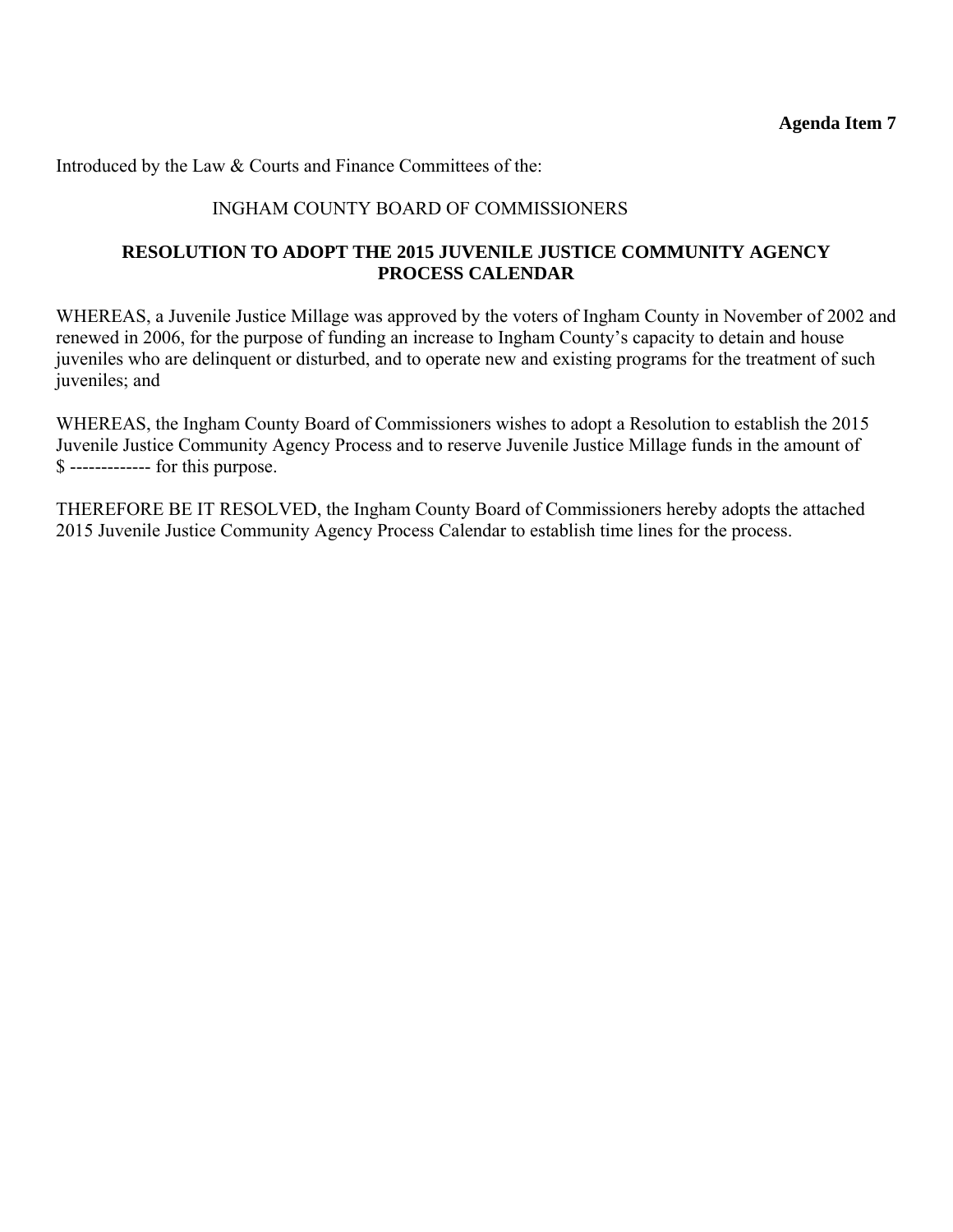# **2015 JUVENILE JUSTICE COMMUNITY AGENCY PROCESS CALENDAR**

| July 22, 2014      | The Board of Commissioners adopts the 2015 Juvenile Justice Community Agency<br>Process Calendar Resolution.                                                                                                                                                                                                                                                 |
|--------------------|--------------------------------------------------------------------------------------------------------------------------------------------------------------------------------------------------------------------------------------------------------------------------------------------------------------------------------------------------------------|
| July 23, 2014      | A press release is prepared announcing the availability of Juvenile Justice Community<br>Agency funds and invites community organizations to submit an application. The<br>application deadline is August 22, 2014, 5:00 p.m.                                                                                                                                |
| August 25, 2014    | The Controller's Office prepares a summary of the Juvenile Justice Community Agency<br>applicants and forwards the summary to the County Attorney's Office to ensure that the<br>agency's proposed purposes are legal under Michigan Law and comply with the intent<br>of the Juvenile Justice Millage.                                                      |
| September 23, 2014 | A Juvenile Justice Community Agency notebook is prepared by the<br>Controller/Administrator's Office. The notebook includes all agencies who submitted<br>applications for review by the Law $&$ Courts Committee. (Notebook is distributed at<br>the September 23, 2014 Board of Commissioners' Meeting.)                                                   |
| October 2, 2014    | The Law & Courts Committee reviews the Juvenile Justice Community Agency<br>applications and makes recommendations for funding. Juvenile Justice Community<br>Agency applicants are invited to attend the Law & Courts Committee meeting. The<br>Law & Courts Committee makes their recommendations by Resolution to the Finance<br>Committee.               |
| October 8, 2014    | The Finance Committee approves the Resolution for Juvenile Justice Community<br>Agency funding to the Board of Commissioners.                                                                                                                                                                                                                                |
| October 14, 2014   | The Board of Commissioners authorizes a Resolution for the 2015 Juvenile Justice<br>Community Agency grant awards.                                                                                                                                                                                                                                           |
| October 15, 2014   | The Juvenile Justice Community Agency applications are sent to the County Attorney's<br>Office for contract preparation.                                                                                                                                                                                                                                     |
| October 15, 2014   | Juvenile Justice Community Agencies are notified of the County grant award and<br>informs the agency that a County contract will be forthcoming in December.                                                                                                                                                                                                 |
| December 2014      | Contracts are received from the County Attorney's Office and mailed to the Juvenile<br>Justice Community Agencies for appropriate signatures. When the contracts are mailed,<br>a request is made to agencies to mail their Certificate of Insurances and a Revised Scope<br>of Services if the grant award is different than the original requested amount. |
| January 2015       | Fifty percent of the grant award is sent to the Juvenile Justice Community Agency upon<br>receipt of the agency's signed contract and the appropriate documentation as listed<br>above.                                                                                                                                                                      |
| July 14, 2015      | The Juvenile Justice Community Agencies send in their first six month report to the<br>Controller's Office and upon review by staff, a check for the remaining portion of the<br>grant is sent to the agency.                                                                                                                                                |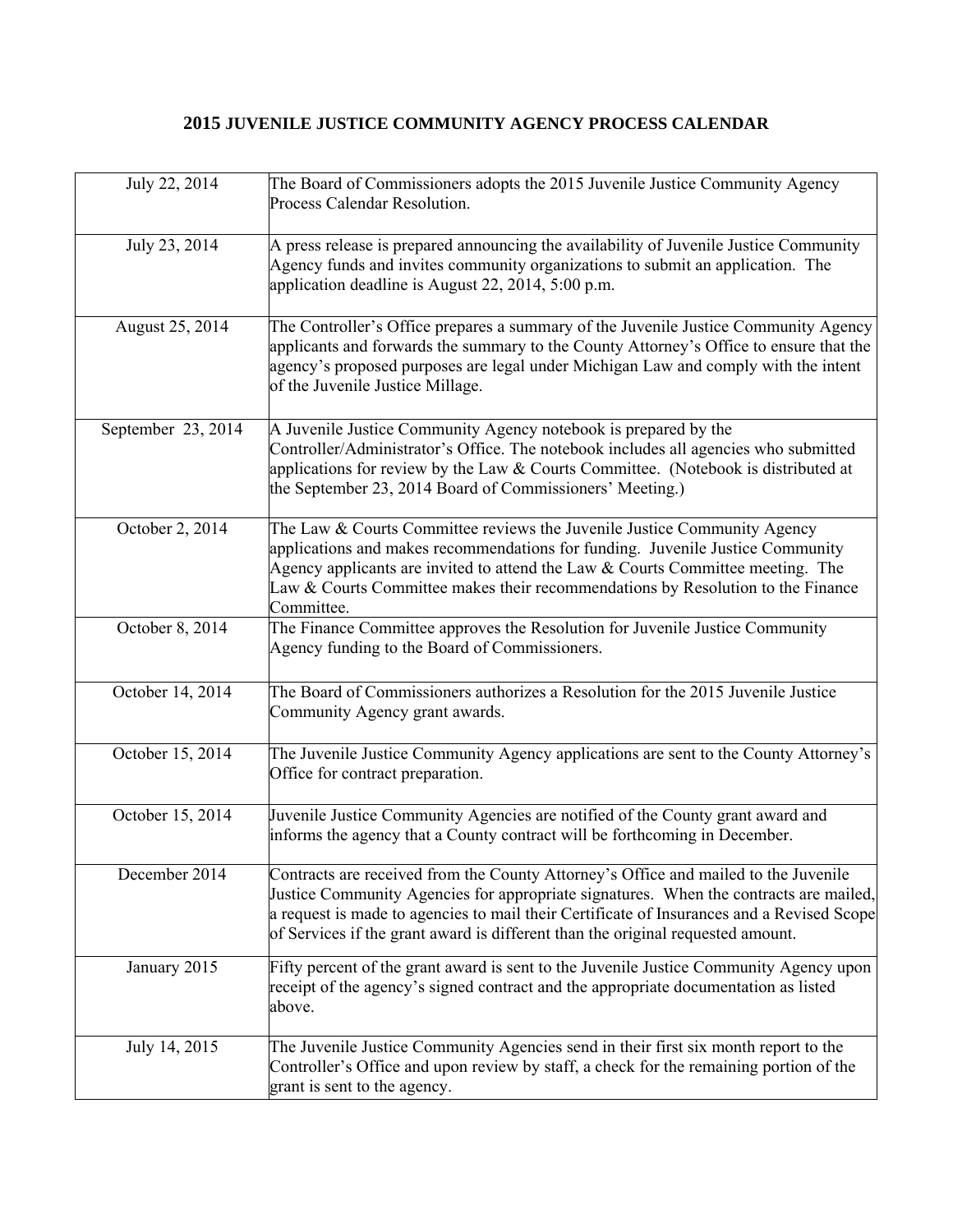

McCartney & Company, P.C. Certified Public Accountants

2121 University Park Drive, Suite 150 · Okemos, Michigan 48864 Telephone (517) 347-5000 Fax (517) 347-5007

June 13, 2014

**RECEIVED JUN 17 2014** 

**AGENDA** 

Edward B. Rebman, CPA Susan J. Schanski, CPA

Chairperson Ingham County Board of Commissioners **County Building** Mason, MI 48854

Dear Sir or Madam:

You will find enclosed an annual accounting for the Ingham County 9-1-1 Service District. Section 405 of Senate Bill No. 303 of 1986 requires that telephone service providers of each service district prepare an annual accounting of the 9-1-1 technical (network) revenues and expenses.

We have been retained by the service providers listed on the attached statement to compile this information. This report provides your district's information for each listed provider of 9-1-1 service in your district. The over (under) collection amount may result in a change in the 9-1-1 technical rate. Rate changes are generally done annually in May to be effective July 1.

If you have any questions regarding the information, please contact our office.

Very truly yours,

Edward B. Rubmonkso

Edward B. Rebman

EBR:kp **Enclosures** cc: 911 coordinator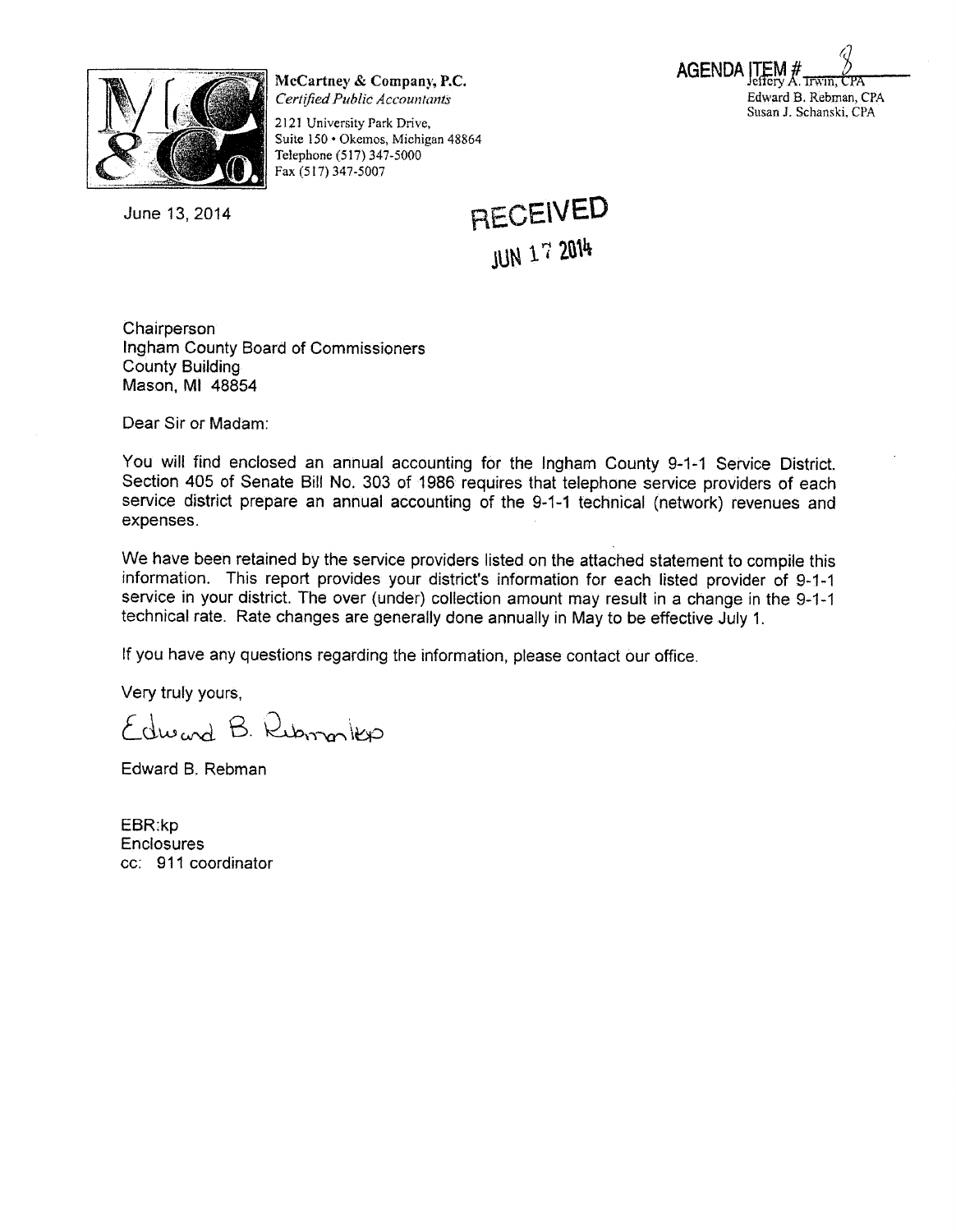# **INGHAM COUNTY**

E911 Technical Surcharge Pool

**Financial Statements** 

December 31, 2013 and 2012



 $\frac{1}{2}$ 

 $\epsilon \sim 5$ 

 $\frac{1}{2}$ 

÷.

 $\frac{3}{4}$ 

McCartney & Company, P.C.<br>Certified Public Accountants

Okemos, Michigan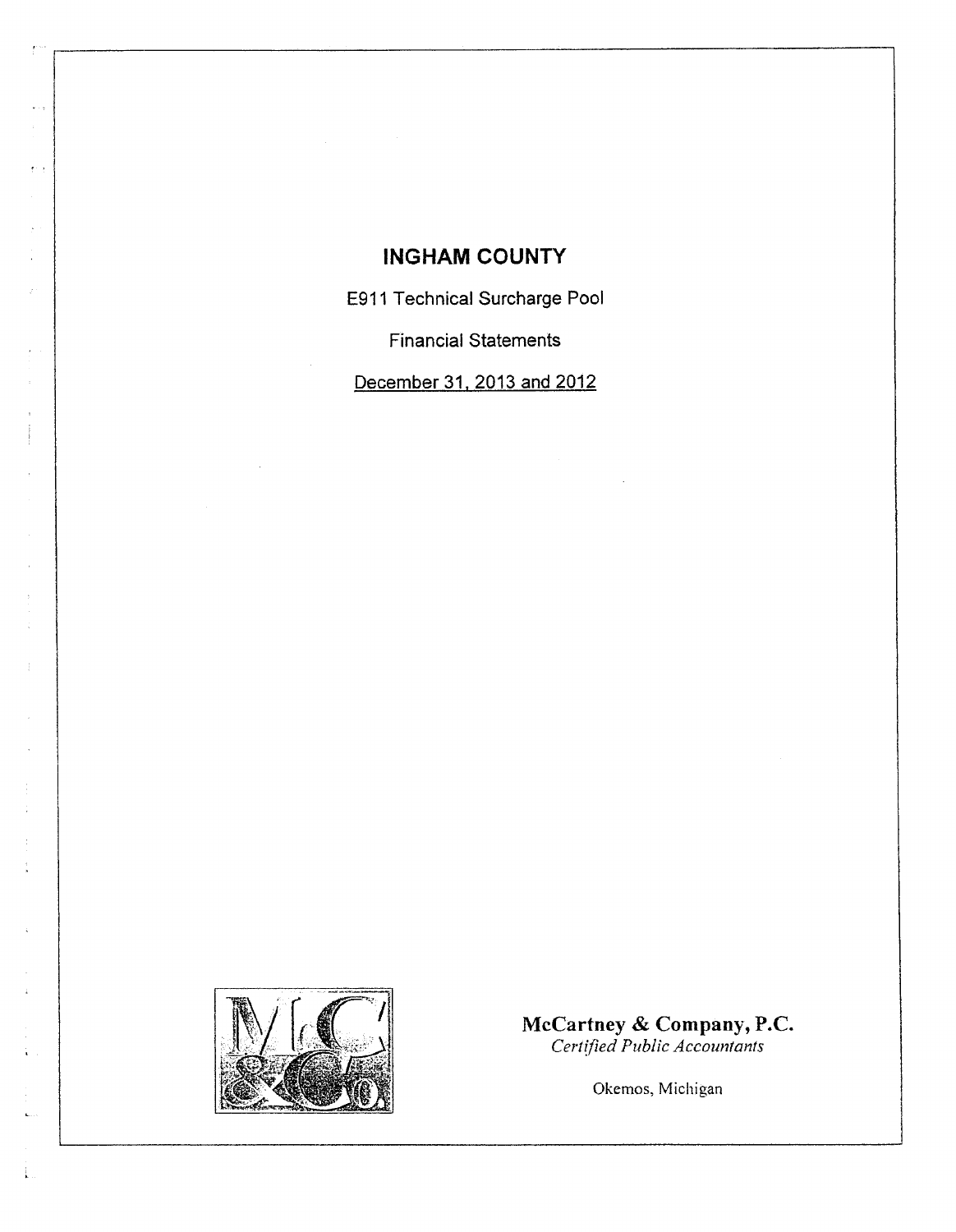- Contents -

 $\sim 10^6$ 

|                                                      | Page  |
|------------------------------------------------------|-------|
| <b>Accountant's Compilation Report</b>               | 1     |
| <b>Statements of Trust Assets and Liabilities</b>    | 2     |
| <b>Statements of Trust Receipts and Expenditures</b> | З     |
| <b>Statements of Cash Flows</b>                      | 4     |
| Notes to Financial Statements                        | 5 - 6 |

 $\label{eq:2.1} \frac{1}{\sqrt{2\pi}}\int_{0}^{\infty}\frac{1}{\sqrt{2\pi}}\left(\frac{1}{\sqrt{2\pi}}\right)^{2\alpha} \frac{1}{\sqrt{2\pi}}\int_{0}^{\infty}\frac{1}{\sqrt{2\pi}}\frac{1}{\sqrt{2\pi}}\frac{1}{\sqrt{2\pi}}\frac{1}{\sqrt{2\pi}}\frac{1}{\sqrt{2\pi}}\frac{1}{\sqrt{2\pi}}\frac{1}{\sqrt{2\pi}}\frac{1}{\sqrt{2\pi}}\frac{1}{\sqrt{2\pi}}\frac{1}{\sqrt{2\pi}}\frac{1}{\sqrt{2\pi}}\frac{$ 

 $\label{eq:2.1} \frac{1}{\sqrt{2}}\left(\frac{1}{\sqrt{2}}\right)^{2} \left(\frac{1}{\sqrt{2}}\right)^{2} \left(\frac{1}{\sqrt{2}}\right)^{2} \left(\frac{1}{\sqrt{2}}\right)^{2} \left(\frac{1}{\sqrt{2}}\right)^{2} \left(\frac{1}{\sqrt{2}}\right)^{2} \left(\frac{1}{\sqrt{2}}\right)^{2} \left(\frac{1}{\sqrt{2}}\right)^{2} \left(\frac{1}{\sqrt{2}}\right)^{2} \left(\frac{1}{\sqrt{2}}\right)^{2} \left(\frac{1}{\sqrt{2}}\right)^{2} \left(\$ 

 $\hat{\tau}^{\pm}$ 

 $\bar{t}^{(m)}$ 

 $\bar{i}$ 

 $\hat{\mathcal{A}}$ 

 $\mathcal{A}^{\mathcal{A}}$ 

 $\mathcal{A}^{\mathcal{A}}$ 

 $\Delta \sim 10^7$ 

 $\zeta$ 

 $\mathcal{L}(\mathcal{A})$  .

 $\frac{1}{\sqrt{2}}$  $\hat{\mathbf{x}}_{\text{new}}$ 

 $\frac{1}{2} \left( \frac{1}{2} \right) \left( \frac{1}{2} \right) \left( \frac{1}{2} \right)$  $\sum_{i=1}^n \frac{1}{i!}$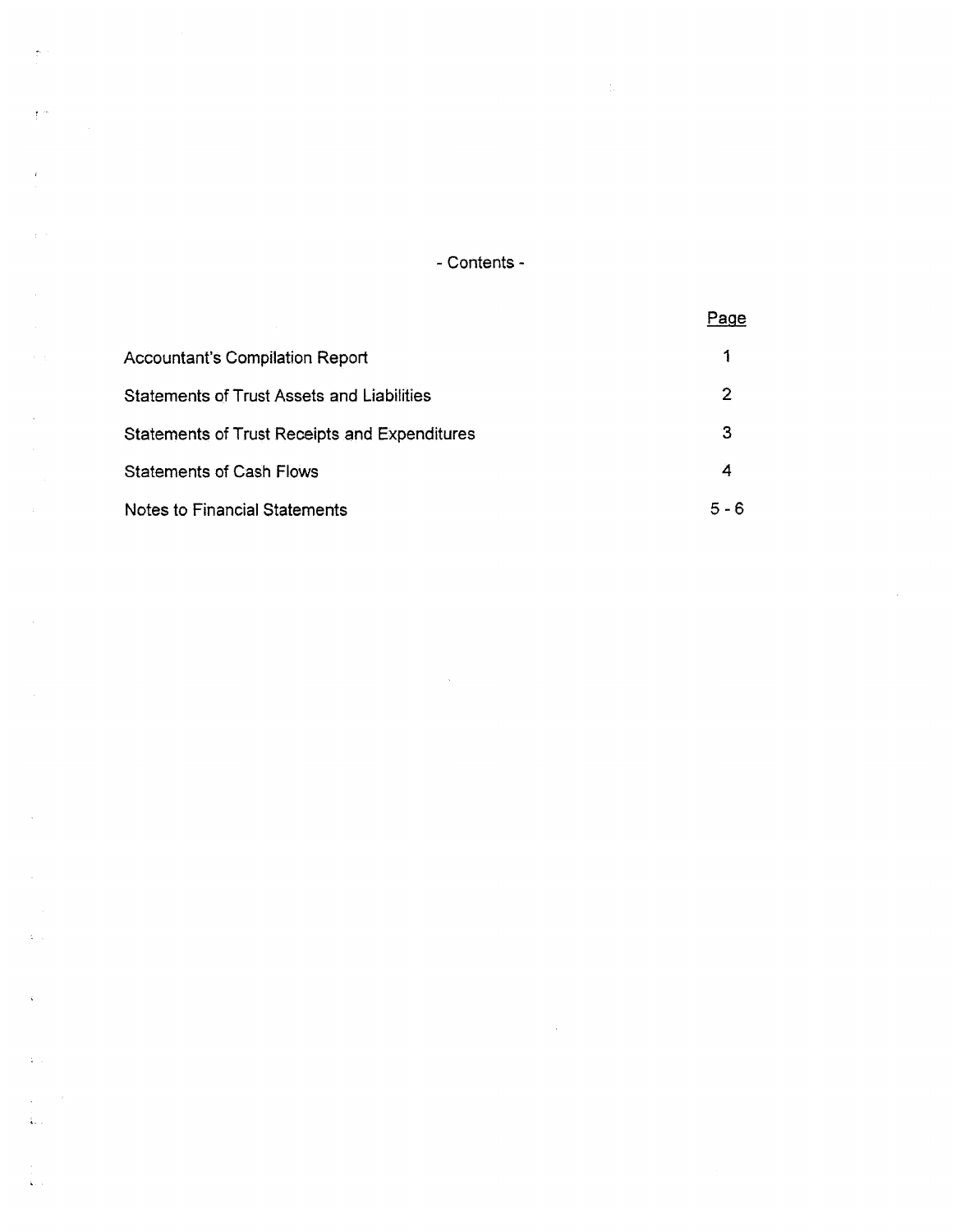

McCartney & Company, P.C. Certified Public Accountants

2121 University Park Drive, Suite 150 · Okemos, Michigan 48864 Telephone (517) 347-5000 Fax (517) 347-5007

Jeffery A. Irwin, CPA Edward B. Rebman, CPA Susan J. Schanski, CPA

#### **Accountant's Compilation Report**

**Telephone Service Suppliers** Ingham County E911 Technical Surcharge Pool Okemos, MI

We have compiled the accompanying statements of trust assets and liabilities of the Ingham County E911 Technical Surcharge Pool (an association) as of December 31, 2013 and 2012, and the related statements of trust receipts and expenditures and cash flows for the years then ended. We have not audited or reviewed the accompanying financial statements and, accordingly, do not express an opinion or provide any assurance about whether the financial statements are in accordance with accounting principles generally accepted in the United States of America.

Telephone Service Suppliers are responsible for the preparation and fair presentation of the financial statements in accordance with accounting principles generally accepted in the United States of America and for designing, implementing, and maintaining internal control relevant to the preparation and fair presentation of the financial statements.

Our responsibility is to conduct the compilation in accordance with Statements on Standards for Accounting and Review Services issued by the American Institute of Certified Public Accountants. The objective of a compilation is to assist the Telephone Service Suppliers in presenting financial information in the form of financial statements without undertaking to obtain or provide any assurance that there are no material modifications that should be made to the financial statements.

We are not independent with respect to the Ingham County E911 Technical Surcharge Pool.

McCartun & Company, P.C.

June 3, 2014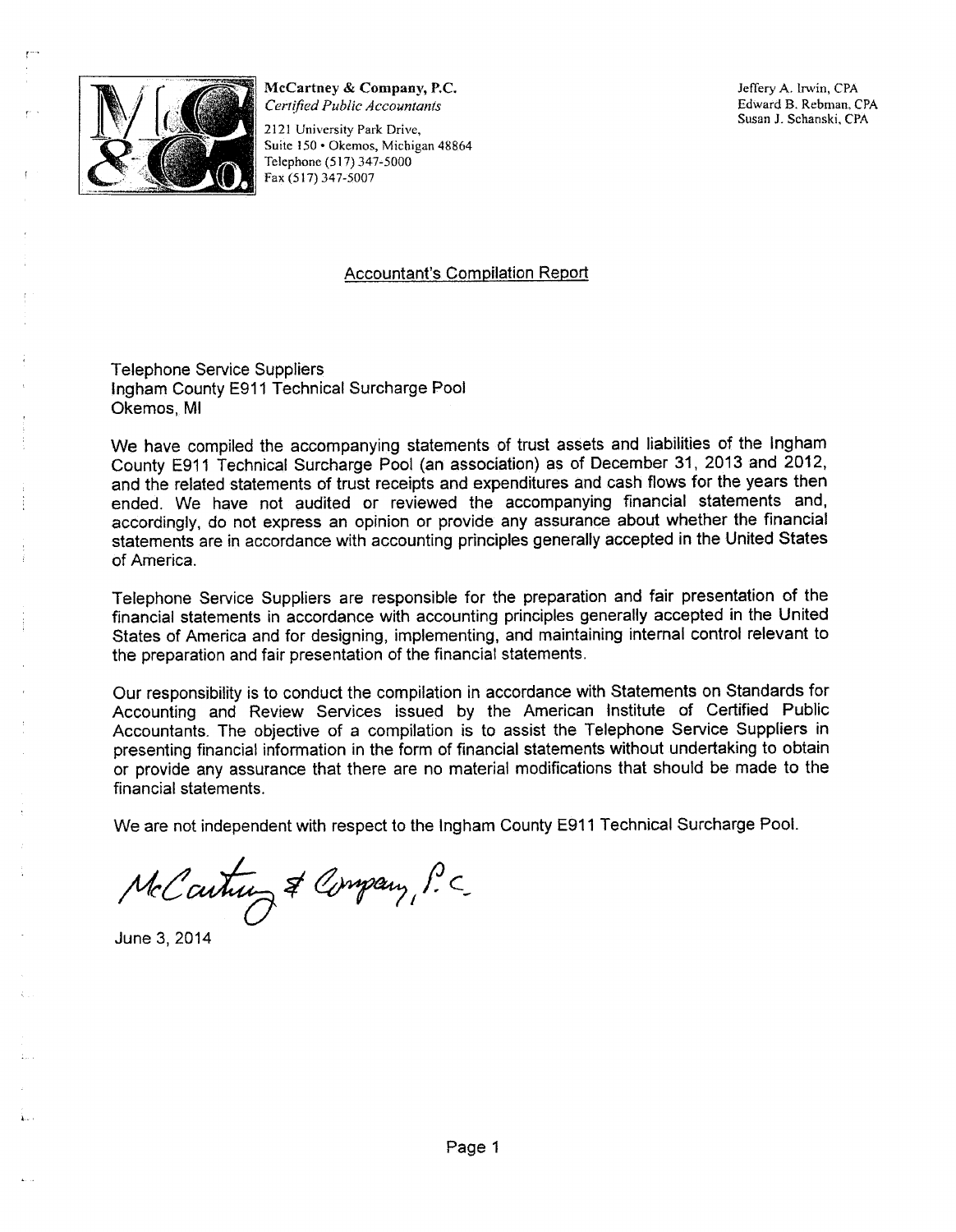#### Ingham County E911 Technical Surcharge Pool (An Association) **Statements of Trust Assets and Liabilities** As of December 31, 2013 and 2012

|                                                                                 |     | 2013    | 2012          |
|---------------------------------------------------------------------------------|-----|---------|---------------|
| <b>Current Assets</b><br><b>Equity in Common Funds</b><br>Accounts Receivable - | \$. | 139,059 | \$<br>72,428  |
| <b>Service Suppliers</b>                                                        |     | 29,082  | 59,880        |
| <b>Total Current Assets</b>                                                     | \$  | 168,141 | \$<br>132,308 |
|                                                                                 |     |         |               |
| <b>Current Liabilities</b><br>Accounts Payable -                                |     |         |               |
| <b>Service Suppliers</b><br><b>Service Users</b>                                | \$  | 42,592  | \$<br>29,066  |
|                                                                                 |     | 125,549 | 103,242       |
| <b>Total Current Liabilities</b>                                                | S   | 168,141 | \$<br>132,308 |

 $\hat{f}$ 

 $\bar{\beta}$ 

 $\frac{1}{2}$ 

 $\langle \cdot \rangle$ 

 $\zeta$ 

 $\frac{1}{4}$  ,  $\frac{1}{2}$ 

 $\hat{\mathbf{L}}$  .

 $\frac{1}{6}$ 

See accountant's report and notes to the financial statements.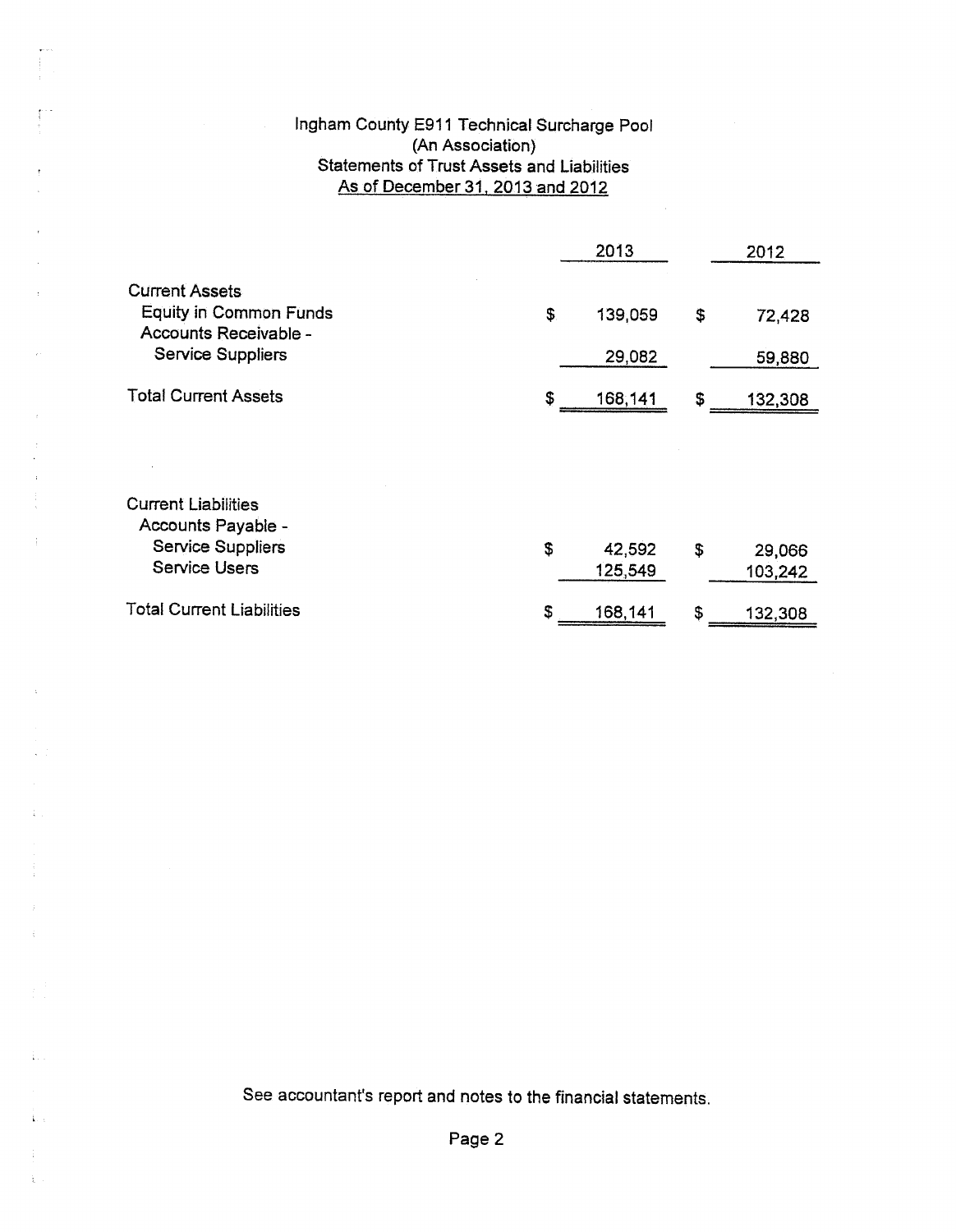#### Ingham County E911 Technical Surcharge Pool (An Association) Statements of Trust Receipts and Expenditures For the Years Ended December 31, 2013 and 2012

 $\frac{1}{2}$ 

 $\lambda$  .

|                                                        | 2013          | 2012          |
|--------------------------------------------------------|---------------|---------------|
| Receipts - Technical Surcharges                        | \$<br>221,322 | \$<br>267,108 |
| <b>Expenditures - Provision of Service</b>             | 199,015       | 212,139       |
| Surplus of Receipts Over Expenditures                  | 22,307        | 54,969        |
| Accounts Payable - Service Users,<br>Beginning of Year | 103,242       | 48,273        |
| Accounts Payable - Service Users,<br>End of Year       | \$<br>125,549 | \$<br>103,242 |

See accountant's report and notes to the financial statements.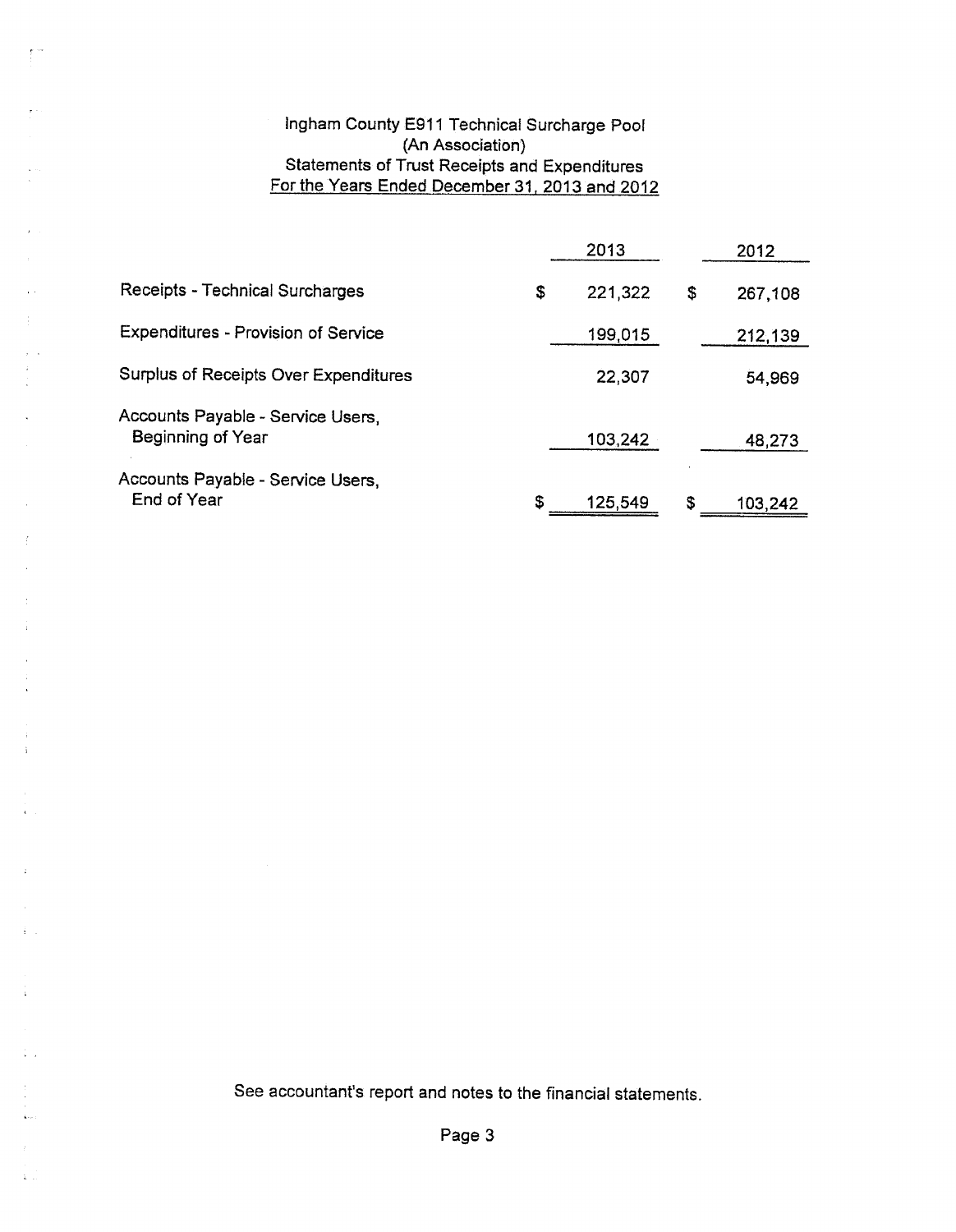## Ingham County E911 Technical Surcharge Pool (An Association) Statements of Cash Flows For the Years Ended December 31, 2013 and 2012

 $\frac{1}{2}$  .

 $\chi$   $<$  .

 $\bar{z}$ 

 $\epsilon$  ,  $\epsilon$ 

 $\bar{z}$ 

 $\Delta$ 

 $\mathbf{r} = \mathbf{r}$ 

 $\chi_{\rm{max}}$ 

|                                                                                               | 2013 |                  | 2012 |                    |
|-----------------------------------------------------------------------------------------------|------|------------------|------|--------------------|
| Cash Flows from Operating Activities<br><b>Accounts Receivable</b><br><b>Accounts Payable</b> | \$   | 30,798<br>35,833 | \$   | (17,908)<br>55,064 |
| Net Cash Flows Provided by<br><b>Operating Activities</b>                                     |      | 66,631           |      | 37,156             |
| Increase in Common Funds                                                                      |      | 66,631           |      | 37,156             |
| Equity in Common Funds,<br>Beginning of Year                                                  |      | 72,428           |      | 35,272             |
| Equity in Common Funds,<br>End of Year                                                        | \$   | 139,059          | S    | 72,428             |

 $\sim 10^7$ 

 $\bar{z}$ 

See accountant's report and notes to the financial statements.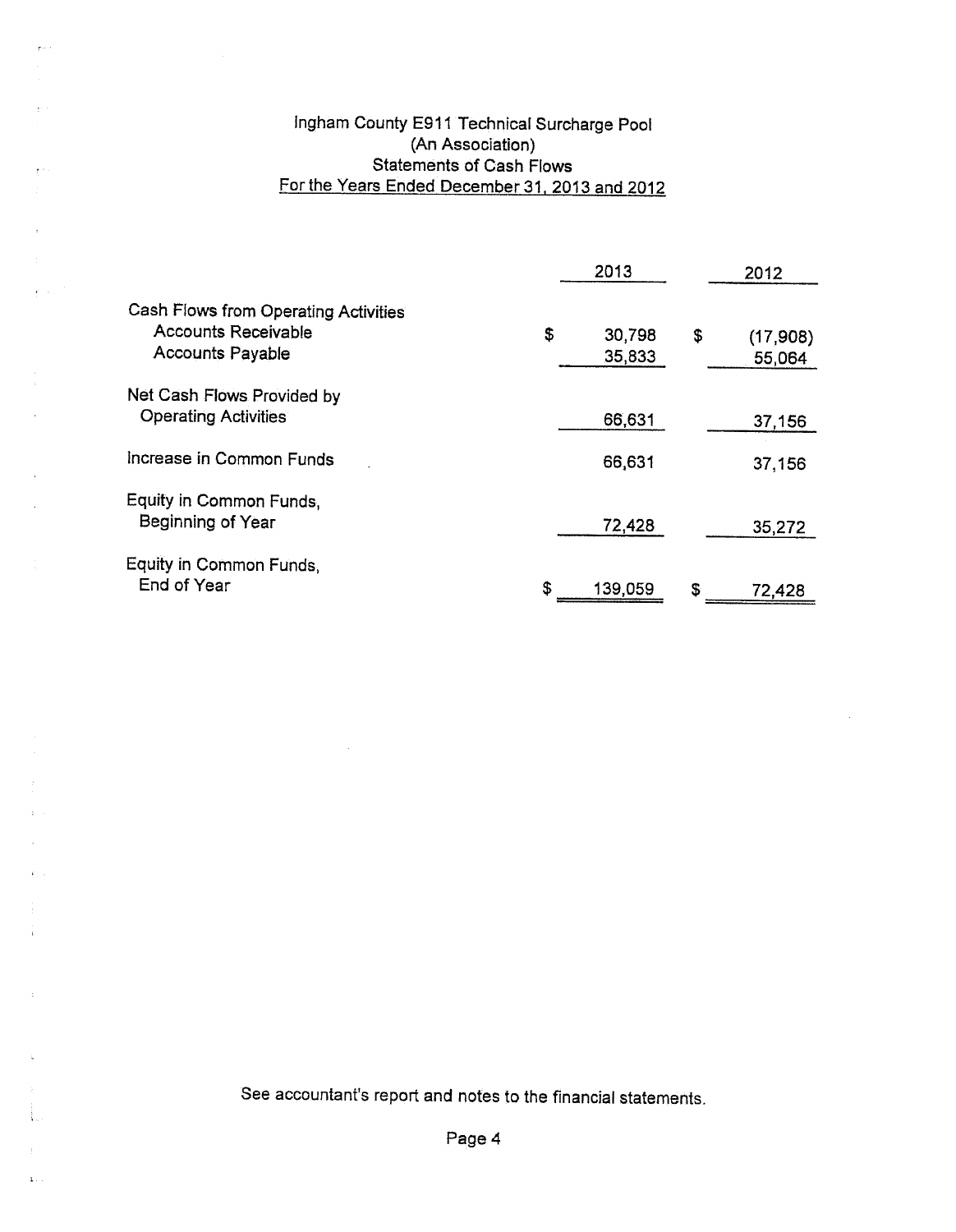#### Ingham County E911 Technical Surcharge Pool (An Association)

#### **Notes to Financial Statements**

#### Note 1 - Nature of Activities

The Ingham County E911 Technical Surcharge Pool (Pool) is an unincorporated association of suppliers of emergency (911) telephone service within Ingham County, in the State of Michigan. It was formed to provide for the settlement of costs between suppliers as required by Public Act 32 (P.A. 32) of 1986, as amended.

The service suppliers for this Pool are CenturyTel of Upper Michigan, Comcast, Verizon North, Inc., Verizon South, Inc., AT&T, Matrix Telecom, Shiawassee Telephone Company, Springport Telephone Company, TDS Metrocom, and TelNet Worldwide. In accordance with P.A. 32, these suppliers are entitled to recovery of costs as defined by the statute. In addition, the statute requires uniform billing on a geographic basis. Each supplier reports its billings and costs. These amounts are then pooled and settlements for over or under collections are made.

#### Note 2 - Significant Accounting Policies

Basis of Accounting: These financial statements are prepared on the accrual basis of accounting. Receipts are recorded when billed and expenditures are recorded based upon the provisions of tariffs filed with the Michigan Public Service Commission.

Trust Funds: All funds within the Pool are held in trust solely for the service suppliers. Since the statute mandates cost recoveries, there is no income, loss or corresponding fund balance. Due to the nature of the Pool, taxes on income are not applicable. Accordingly, these financial statements do not reflect a provision for income taxes and the Pool has no other tax positions which must be considered for disclosure. Management has evaluated income tax positions taken or expected to be taken, if any, and the likelihood that upon examination by relevant jurisdictions, those income tax positions would be sustained. Based on the results of this evaluation, management determined there are no positions that necessitated disclosures and/or adjustments.

Accounts Receivable or Payable - Service Users: These amounts represent future billings or refunds to adjust for the over or under collection of telephone surcharges from the service users. These adjustments are normally made on an annual basis. Accounts receivable are carried at their estimated collectible amounts and do not bear interest.

Accounts Receivable or Payable - Service Suppliers: These amounts represent the corresponding contra asset or liability to the Accounts Receivable or Payable - Service Users and are amounts due to or from the service suppliers. Accounts receivable are carried at their estimated collectible amounts and do not bear interest.

Equity or Deficiency in Common Funds: The service suppliers utilize a common bank account for the seventy-nine service districts within the State of Michigan. Equity or Deficiency in Common Funds represents the Pool's cash and cash equivalents or advances from this bank account. Cash and cash equivalents consist of cash on deposit and short-term investments with maturities of three months or less. Interest earnings, generally immaterial, are credited to the various pools to reduce reported costs.

**Technical Surcharges:** Technical surcharges represent the monthly billings by the telephone service suppliers. These amounts are determined in accordance with the provisions of P.A. 32 and are subject to maximum caps as stipulated by that statute.